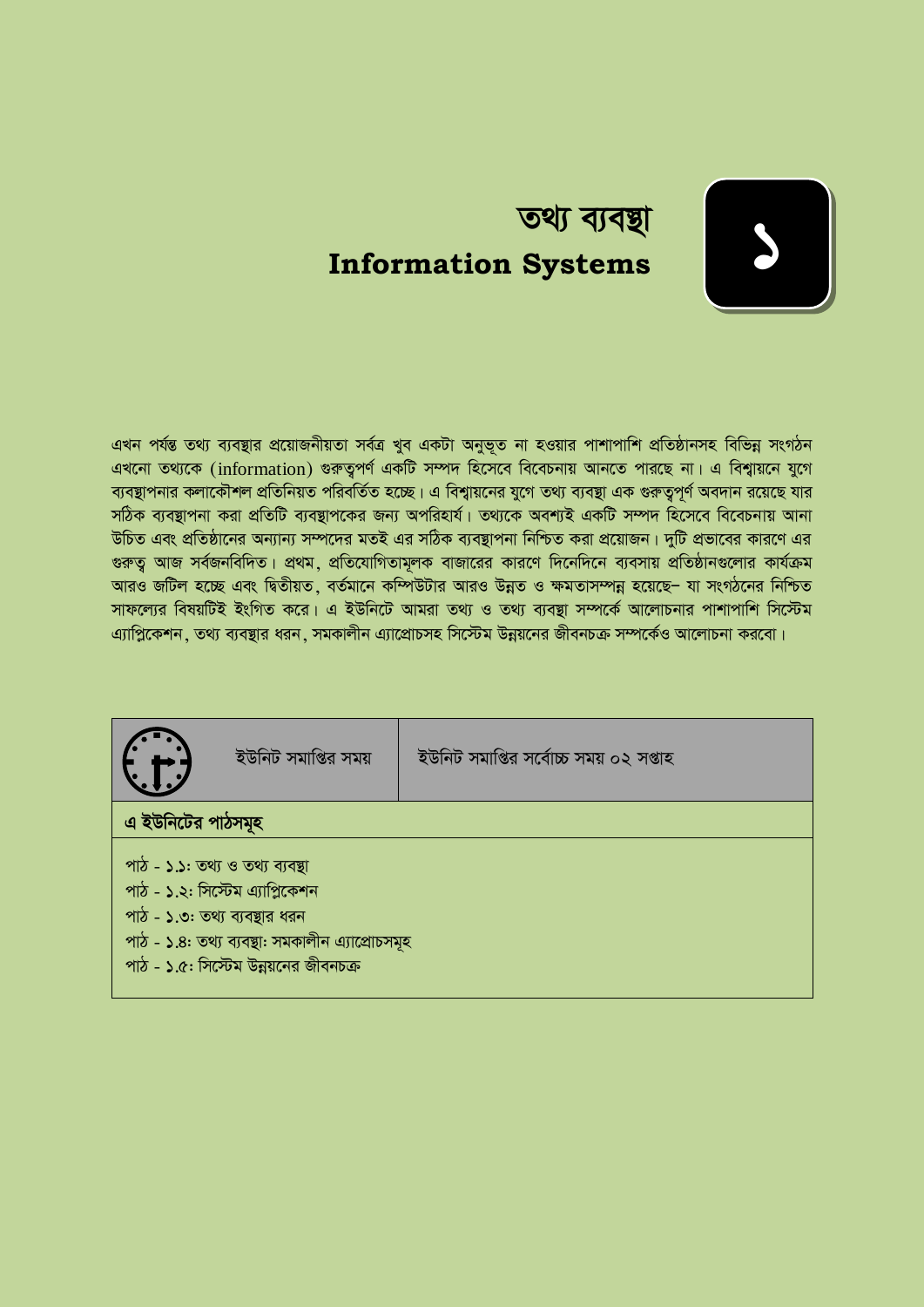# তথ্য ও তথ্য ব্যবস্থা পাঠ ১.১ **Information and Information Systems**

এ পাঠ শেষে আপনি-

- তথ্য কী বলতে পারবেন।
- তথ্য ব্যবষ্টা বলতে কী বোঝায় বলতে পারবেন।
- কম্পিউটারের ব্যবহার বা এর প্রয়োজনীয়তা ব্যাখ্যা করতে পারবেন।
- তথ্য ব্যবস্থায় কম্পিউটারের ভূমিকা সম্পর্কে লিখতে পারবেন।

একজন ব্যবস্থাপককে তার প্রতিষ্ঠানের সকল কার্যক্রমে এবং বিভিন্ন সাংগঠনিক স্তরে ভূমিকা রাখতে হয়। এ জন্য প্রয়োজন যোগাযোগের নৈপুণ্য ও সমস্যাসমাধানের জন্য তাৎক্ষণিক সিদ্ধান্ত গ্রহণের দক্ষতা। এ তাগিদেই একজন ব্যবস্থাপককে হতে হবে কম্পিউটার শিক্ষায় শিক্ষিত, তার চেয়েও যা অধিক গুরুতুপূর্ণ, তার অবশ্যই তথ্য ব্যবস্থা সম্পর্কে যথেষ্ট জ্ঞান থাকতে হবে। তথ্য ব্যবস্থাকে আজ ব্যবস্থাপনার একটি গুরুত্বপূর্ণ অংশ হিসেবে দেখার মূল কারণ হচ্ছে বর্তমান কালে সব প্রতিষ্ঠানই তথ্য নির্ভর হয়ে পড়ছে। যে সব প্রতিষ্ঠান তথ্য ব্যবস্থাকে গুরুত্বের সাথে বিবেচনায় এনে এর সার্বিক ব্যবস্থাপনায় সর্বদা তটন্থ থাকছে তারাই প্রভূত উন্নতি সাধন করছে। তথ্য প্রযুক্তি বিভিন্ন ধরনের হার্ডওয়্যার ও সফটওয়্যার নিয়ে গঠিত যা একটি ব্যবসায় প্রতিষ্ঠানের উদ্দেশ্য অর্জনের জন্য বিশেষ ভমিকা পালন করে। আসুন জেনে নিই তথ্য, তথ্য ব্যবস্থা এবং ব্যবসায়ে এদের কী ভূমিকা রয়েছে।

#### তথা কী

#### What is information

'তথ্য' (information) সম্পর্কে বলার আগে এর সাথে অঙ্গাঙ্গিভাবে সম্পর্কিত আরেকটি পদবাচ্য 'উপাত্ত' (data) সম্বন্ধে কিছু কথা বলা দরকার। উপাত্ত থেকেই তথ্যের উদ্ভব। উপাত্ত হলো অবিশ্লেষিত সংখ্যা ও ঘটনা। অনেকে উপাত্তকে 'কাঁচা সংখ্যা ও ঘটনা' (raw numbers and facts) বলেও অভিহিত করে থাকেন। কেউ কেউ বলেন "data are raw figures and facts"। আসল কথা হলো: যে কোনো সংখ্যাই উপাত্ত, যদি তা বিশ্লেষণ (analysis) করা না হয়ে থাকে। যেমন, ব্যবস্থাপনা বিভাগে প্রতি কোর্সে প্রতি সেমিস্টারে প্রতি সেকশনে ছাত্র সংখ্যা ১০০। শিক্ষক ৩০ জন। এগুলো সবই উপাত্ত। উপাত্তের আরেকটি উদাহরণ: একটি গার্মেন্টস ফ্যাব্দ্বিরির ৩০টি সেলাই মেশিন আছে, প্রতিটি মেশিনের দৈনিক ১০০টি শার্ট সেলাই করার ক্ষমতা আছে, বর্তমান ও পর্বানুমানকত চাহিদা হলো দৈনিক ৩০০ ইউনিট শার্ট– এগুলো উপাত্ত।

পক্ষান্তরে, তথ্য হলো ঐসব উপাত্ত যেগুলো অর্থবহ করে উপন্থাপন করা হয়। উপাত্তকে যখন অর্থবহ আকারে সংগঠিত বা বিশ্লেষণ করা হয়, তখন তা তথ্য হিসেবে পরিচিত হয়। Stoner-এর ভাষায়: "Information results when data are organized or analysed in some meaningul way"। ওপরে উল্লিখিত ব্যবস্থাপনা বিভাগের উদাহরণটির আলোকে উপাত্তগুলোকে বিশ্লেষণ করে বলা যায় যে, একজন শিক্ষকের জন্য প্রতিটি শ্রেণিকক্ষে উপস্থিত ছাত্র সংখ্যা অত্যন্ত বেশি; সীমিত আসন বিশিষ্ট কক্ষের জন্য ছাত্র সংখ্যা অতিরিক্ত; গড়ে শিক্ষক-ছাত্রের অনুপাত (১:৩৩) কাম্য পর্যায়ে থাকলেও ক্লাস প্রতি অনুপাত অসহনীয় পর্যায়ে রয়েছে। বিশ্লেষিত এ উপাত্তুলো হলো তথ্য। Eliahu Hoffman यथार्थই বলেছেন: Information is an aggregate of statements, of facts or figures which are conceptually (by way of reasoning, logic, ideas or any other mental mode of operation) interrelated.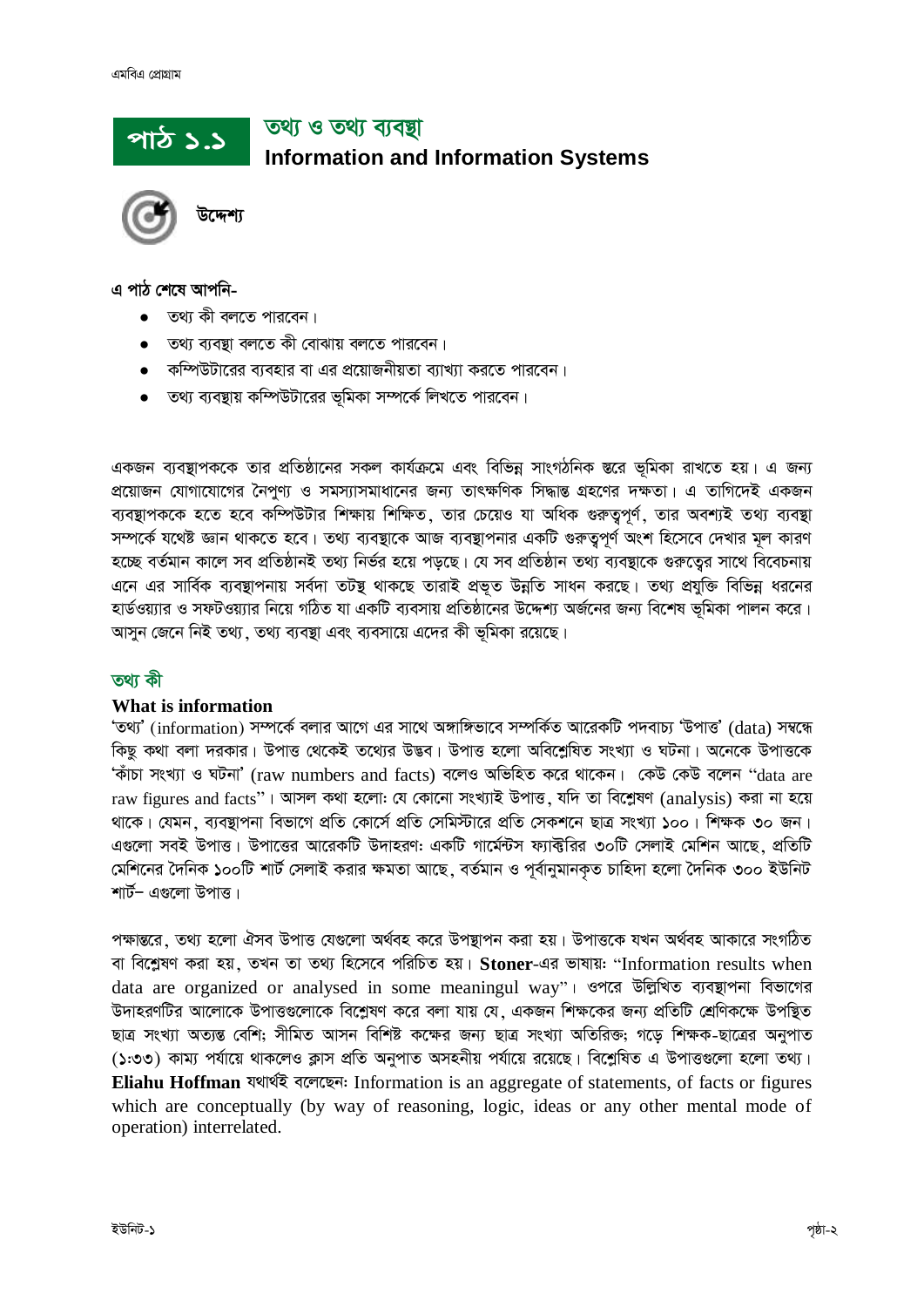#### তথ্য ব্যবস্তা কী

#### What is an information systems

ব্যবস্থাপনার মৌলিক কার্যাবলি , যথা- পরিকল্পনা , সংগঠিতকরণ , নেতৃত্বদান ও নিয়ন্ত্রণ-এর সাফল্য বহুলাংশে নির্ভর করে তথ্যের সাবলীল প্রবাহের ওপর– সেসব তথ্য থেকে জানা যায় প্রতিষ্ঠানের ভেতর কী ঘটছে এবং বাইরের জাগতে কী হচ্ছে। একমাত্র সঠিক ও সময়োচিত তথ্যের ভিত্তিতেই ব্যবষ্টাপকরা তাদের প্রণীত লক্ষ্যমালা ও পরিকল্পনা বাস্তবায়নের অগ্রগতি মনিটর করতে পারেন। 'তথ্য ব্যবস্থা' (information systems) ব্যবসায়ের বিভিন্ন দিক নিয়ন্ত্রণে ব্যবস্থাপককে সাহায্য করে। কম্পিউটারভিত্তিক তথ্য ব্যবস্থা ব্যবসায়ের দৈনন্দিন কার্যক্রম নিয়ন্ত্রণ ও পরিকল্পনা প্রণয়নের জন্য প্রয়োজনীয় তথ্য সরবরাহ করে। ব্যবস্থাপনার সকল কাজে ব্যবহারের উপযোগী তথ্য ব্যবস্থাকে 'ম্যানেজমেন্ট ইনফরমেশন সিস্টেম' (Management Information Systems), সংক্ষেপে MIS বলা হয়। পরিকল্পনা প্রণয়ন, সিদ্ধান্ত গ্রহণ ও নিয়ন্ত্রণের জন্য MIS দিনকে দিন অপরিহার্য হয়ে পডছে। প্রতিষ্ঠানের ব্যবস্থাপনার ক্ষেত্রে তথ্য ব্যবস্থার গুরুত্বের প্রেক্ষিতে ব্যবস্থাপকের জন্য এখন MIS-এর ডিজাইন, বাস্তবায়ন ও ব্যবস্থাপনা সম্পর্কে পরিষ্কার জ্ঞান রাখা অপরিহার্য। Kenneth C. Loudon এবং Jane P. Laudon-এর মতে, "An information system can be defined technically as a set of interrelated components that collect (for retrieve), process, store, and distribute information to support decision making and control in an organization."

তথ্য ব্যবস্থা নতুন কিছু নয়। কম্পিউটার অটোমেশনের আগে ব্যবসায়ীরা সনাতন পদ্ধতিতে কোম্পানির জন্য তথ্য সংগ্রহ, সংরক্ষণ এবং আপডেট করত। বর্তমানে অবষ্যার পরিবর্তন ঘটার সাথে সাথে তথ্য ব্যবষ্যার উন্নয়ন ঘটেছে। পিটার নরটন (Perter Norton)- এর ভাষায়, "An informaton systems is a set of rules and procedures for delivering timely and accurate information to the people in an organization." বিভিন্ন ব্যক্তির বিভিন্ন ধরনের তথ্যের চাহিদা রয়েছে। তার তথ্যের চাহিদা নির্ভর করে তার কাজের ধরনের ওপর। তথ্যের নিয়মনীতি বলতে বোঝায়– কী তথ্য কাকে দেওয়া উচিত ,কখন দেওয়া উচিত এবং কী ফরম্যাটে দেওয়া উচিত।

তথ্য ব্যবস্থার কাজটি হাতেকলমে করলে সময়ের অপচয় ঘটে। এ কথাটি ছোটো কোম্পানির ক্ষেত্রেও প্রযোজ্য। ধরা যাক, আপনি একটা ফলের দোকানের ২০০ ক্লায়েন্টের তালিকা ব্যবস্থাপনার দায়িত্ব নিয়েছেন। এখন আপনি যদি হাতেকলমে তালিকা তৈরি করতে যান তাহলে আপনাকে ২০০টি ইনডেক্স কার্ড কিনতে হবে এবং প্রতিটি ক্লায়েন্টের নাম, ঠিকানা এবং পছন্দের ফলের নাম লিখতে হবে। যখন এ কাজটি শেষ হবে তখন বর্ণমালা অনুযায়ী আপনাকে কার্ডগুলো সাজাতে বা ভাগ করতে হবে।

এ প্রাথমিক পর্বটি খুব একটা ঝামেলাপূর্ণ নয়। কিন্তু বিপদটি ঘটবে পরের পর্বে। দোকানের মালিককে সময়মত সঠিক তথ্য দিতে হলে আপনাকে প্রতিনিয়ত আপডেটেড থাকতে হবে। যেমন- ক্লায়েন্ট হয়তো তার ঠিকানা পরিবর্তন করেছে, আরেকজন হয়তো তার নাম পরিবর্তন করেছে। নতুন ক্লায়েন্টেও যোগ হতে পারে, হতে পারে তার 'পছন্দের' পরিবর্তন। খুব তাড়াতাড়ি দেখা যাবে পর্বের তথ্যগুলো পুরানো হয়ে গেছে। আপনাকে ঐ কার্ডগুলো খুঁজে বের করতে হবে, নতুন আরেকটি কার্ড তৈরি করতে হবে এবং আবার ঐগুলোকে সাজাতে হবে। নির্দিষ্ট ফুলের অর্ডার কী পরিমাণ দিতে হবে তা বের করতে হলে আপনাকে ঐ ২০০টি কার্ডের ওপর ঝাপিয়ে পডতে হবে প্রতিদিন, হিসাব করতে হবে কতজন কায়েন্ট ঐ নির্দিষ্ট ফল পেতে অগ্রহী।

এবার অন্য একটি চিত্র কল্পনা করুন। দোকানের মালিক একটা কম্পিউটার কেনার জন্য বিনিয়োগে সম্মত হলেন। প্রতিটি ক্লায়েন্টের জন্য আপনি প্রয়োজনীয় তথ্য ইনপুট দিলেন; যেমন– ক্লায়েন্টের নাম, ঠিকানা, পছন্দের ফুল ইত্যাদি। যখন ক্লায়েন্ট ফুলের জন্য আপনাকে ফোন করল, আপনি সাথে সাথে ক্লায়েন্টের তথ্য ভান্ডার থেকে বলে দিতে পারছেন গত বছর তার মা-বাবার বিবাহ বার্ষিকীতে কী ফল পাঠিয়ে ছিলেন অথবা খুলনায় বসবাসরত তার ছোটো বোন কী ফল পছন্দ করে।

প্রতি সপ্তাহে আপনি রিপোর্ট দেখে জানতে পারবেন কোন ফুল সবচেয়ে বেশি বিক্রয় হয়েছে নির্দিষ্ট সপ্তাহে। সেই সাথে আপনি সিদ্ধান্ত নিতে পারছেন কোন ফুল কী পরিমাণ ক্রয় করতে হবে। এ তথ্যগুলো ঠিক রাখতে হবে প্রতি মাসে যোগানের পর্যাপ্ততা ঠিক রাখার জন্য। এসবই সম্ভব, কারণ আপনার কাছে আছে পর্যাপ্ত তথ্য। আপনার এ উন্নত সেবার কারণে আপনার ক্লায়েন্ট বাডবে এবং দোকানের শাখাও বাডবে। আপনার ছোটো ব্যবসায়টি ধীরে ধীরে বড হতে থাকবে। দোকানের অন্য শাখায় অন্য কর্মীরা যখন প্রয়োজনীয় তথ্য ইনপুট করবে আপনি আপনার প্রধান কার্যালয়ে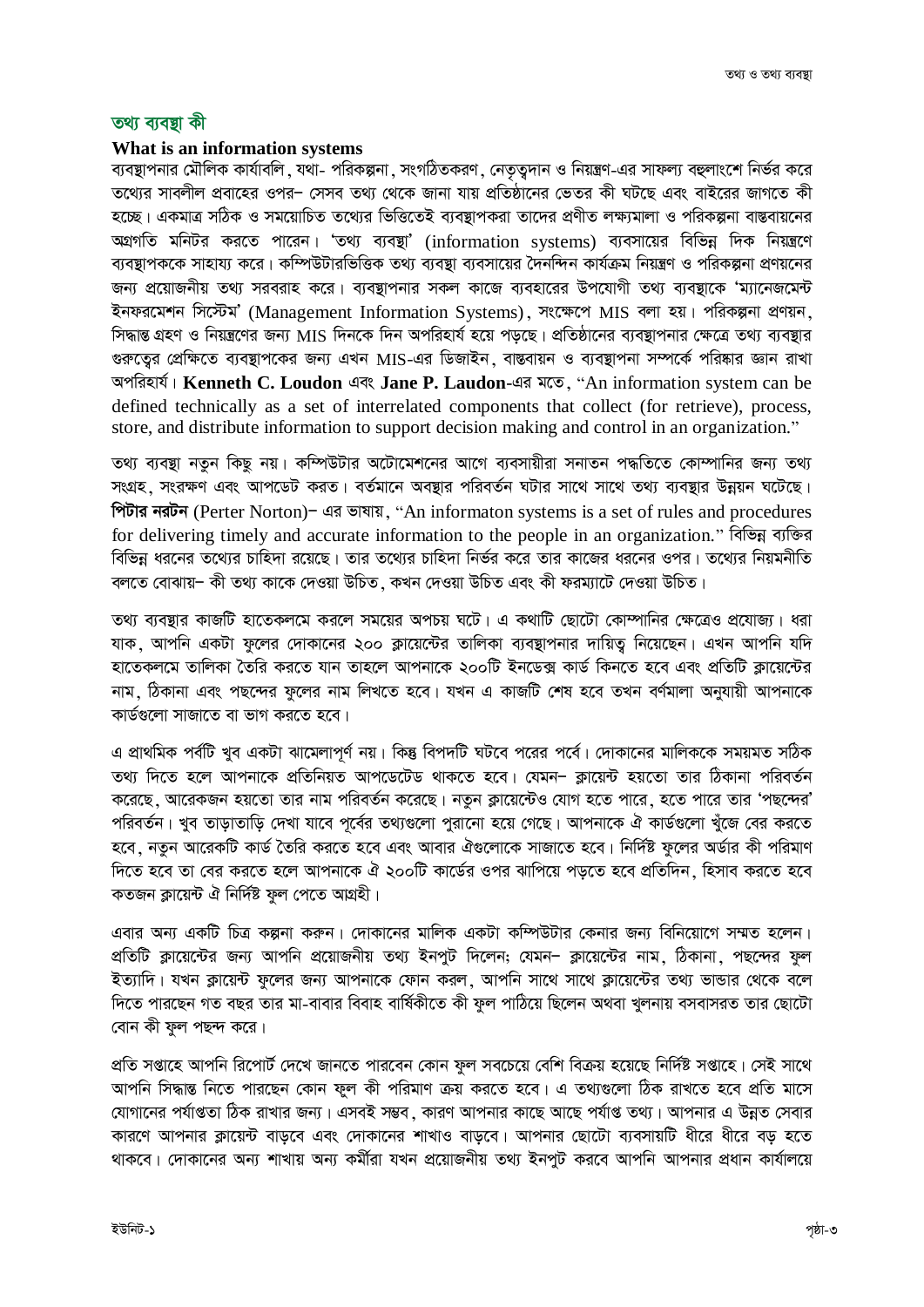বসেই সময়মত তা জানতে পারবেন। যার ফলে আপনার প্রয়োজন অনুযায়ী বছরের বিভিন্ন সময় আপনি ফুলের পছন্দের trend analysis করতে পারছেন। এর পাশাপাশি আপনার এ সিস্টেম সেটআপের মাধ্যমে ডাটাবেজ থেকে আপনি জানতে পারছেন কী পরিমাণ ফুল স্টকে আছে এবং কোন শাখায় কী পরিমাণ যোগানের প্রয়োজন রয়েছে।

এ আলোচনা থেকে এটা স্পষ্ট যে, তথ্য ব্যবস্থার সাথে কম্পিউটার সিস্টেম অঙ্গাঙ্গিভাবে জড়িত। তাহলে আসুন জেনে নেই কম্পিউটারের ব্যবহার এবং তথ্য ব্যবস্থায় কম্পিউটারের ভূমিকা সম্পর্কে।

#### কম্পিউটারের ব্যবহার বা ভূমিকা/প্রয়োজনীয়তা

#### **Usage or role/importance of computer**

বর্তমান বিশ্বে কম্পিউটারের ভূমিকা অনন্থীকার্য। সমাজ জীবনের প্রতিটি ক্ষেত্রে আমরা যেমন কম্পিউটারের প্রয়োজনীয়তাকে উপলবদ্ধি করতে পারি ঠিক তেমনি রাষ্ট্রীয়, অর্থনৈতিক, চিকিৎসাক্ষেত্রে কম্পিউটারের প্রয়োজনীয়তার কথা খুব সহজেই বোঝতে পারি। জ্ঞানবিজ্ঞানের প্রতিটি শাখায় কম্পিউটারের ব্যবহার জড়িত। কম্পিউটারের প্রয়োগক্ষেত্র ক্রমশ বিস্তৃত হবার কারণ এর কার্যসম্পাদনের দ্রুততা, নির্ভুলতা, তথ্য সংরক্ষণ ক্ষমতা এবং  $f$ নির্ভরযোগ্যতা।

কম্পিউটার কোন কোন শাখায়, বিভিন্নভাবে ভূমিকা রাখছে তা নিম্নে আলোচনা করা হলো:

#### **(K) mgvR Rxe‡b Kw¤úDUvi (Computer in social life)**

বাস্তব জীবনের জটিলতার কারণে কম্পিউটারের ব্যবহার দিনদিন বেড়ে যাচ্ছে। ব্যক্তিগতভাবে প্রত্যক্ষ বা পরোক্ষভাবে কম্পিউটারের ওপর মানুষ প্রতিনিয়ত নির্ভরশীল হয়ে পড়ছে। দৈনন্দিন হিসাবনিকাশে, চিঠিপত্র লেখায়, দূরের আত্মীয়ম্বজনদের সাথে যোগাযোগে, ডকুমেন্ট তৈরিকরণে, শিক্ষায় ইত্যাদি ক্ষেত্রে কম্পিউটারকে ব্যবহার করা হচ্ছে।

#### (খ) ব্যবসায়বাণিজ্যে কম্পিউটার (Computer in business)

ব্যবসায়বাণিজ্যে কম্পিউটারের ব্যবহার এখন সর্বত্র পরিলক্ষিত হচ্ছে। এর ভূমিকাও অপরিসীম। ব্যবসায় তথ্য ব্যবস্থায় কম্পিউটার সবচেয়ে বেশি ভূমিকা রাখছে। ব্যবসায়িক লেনদেনের তথ্য সংরক্ষণ, হিসাবনিকাশ সম্পাদন, পারস্পরিক যোগাযোগ রক্ষা ইত্যাদি কর্মকাণ্ড কম্পিউটার খুব সহজেই সম্পাদন করে। এছাড়াও কম্পিউটার ই-কমার্স, বার কোড, ব্যাংক ও বিমা, ওয়ার্ড প্রসেসিং এবং স্টক এক্সচেঞ্জে গুরুত্বপূর্ণ ভূমিকা রাখে।

#### **(M) Z‡\_¨i Av`vbcÖ`v‡b Kw¤úDUvi (Computer in informatioin exchange)**

যুগ যুগ ধরে কম্পিউটার যোগাযোগ ব্যবন্থায় এক বিপুব সাধন করেছে। বহুদুরে থাকা কোনো ব্যক্তির সাথে তাৎক্ষণিক যোগাযোগ করা এখন সময়ের ব্যাপার মাত্র। দূরের আপনজনদের সাথে এখন লিখে আর যোগাযোগ না করলেও চলে। ভয়েস মেইলের মাধ্যমে নিজের কণ্ঠেই সংবাদ জানিয়ে দেওয়া সম্ভব হচ্ছে। এছাড়াও ইলেকট্রনিক মেইল ও ফ্যাক্স মেইল যোগাযোগের ক্ষেত্রে রাখছে গুরুতুপূর্ণ ভূমিকা।

#### **(N) wkÿvq Kw¤úDUvi (Computer in education)**

শিক্ষাক্ষেত্রে কম্পিউটারকে এখন এক রকম বাধ্যতামূলক করে ফেলা হয়েছে। এর কারণ বহুবিধ। অনলাইনের মাধ্যমে শিক্ষার্থীরা সারা বিশ্বের খবরাখবর যেমনি জানতে পারছে ঠিক তেমনি বিশ্বের স্বনামধন্য লেখকদের বইপুস্তক থেকে জ্ঞান আহরণ করতে পারছে। এছাড়াও বর্তমানে বিভিন্ন পরীক্ষা কম্পিউটারের মাধ্যমে নেওয়া হচ্ছে এবং সেই সাথে সুষ্ঠূ ব্যবস্থাপনা ও শিক্ষা ব্যবস্থায় গতিশীলতা রক্ষার্থে উত্তরপত্র যাচাইয়ের কাজও কম্পিউটারের মাধ্যমে করা হচ্ছে।

শিশুদের শিক্ষার ক্ষেত্রেও কম্পিউটার অগ্রণী ভূমিকা পালন করছে। বিভিন্ন শিক্ষামূলক ভিডিও এবং ডকুমেন্টারি রিপোর্টের মাধ্যমে শিশুদের মেধাকে বিকশিত করা হচ্ছে। উচ্চশিক্ষার ক্ষেত্রে কম্পিউটারকে ব্যাপকভাবে ব্যবহার করা হচ্ছে।

#### (ঙ) শিল্পকলকারখানায় কম্পিউটার (Computer in industry)

সঠিক নিয়ন্ত্রণের ওপর শিল্পকলকারখানার সাফল্য বহুলাংশে নির্ভরশীল। সঠিক নিয়ন্ত্রণ নির্ভর করে পণ্যের মান নিয়ন্ত্রণ কর্মী ব্যবস্থাপনা, দ্রব্য ও যন্ত্রপাতির সঠিক নকশা প্রণয়নের ওপর। এ সমন্ত কাজই আজ কম্পিউটারের মাধ্যমে করা হচ্ছে। পণ্যের মান নিয়ন্ত্রণের ক্ষেত্রে আজ কম্পিউটারের বিকল্প হিসেবে আর কোনো কিছুকেই চিন্তায় আনা হয় না। কম্পিউটারই এ ব্যাপারে সুষ্ঠূ নিয়ন্ত্রণ নিশ্চিত করতে পারছে।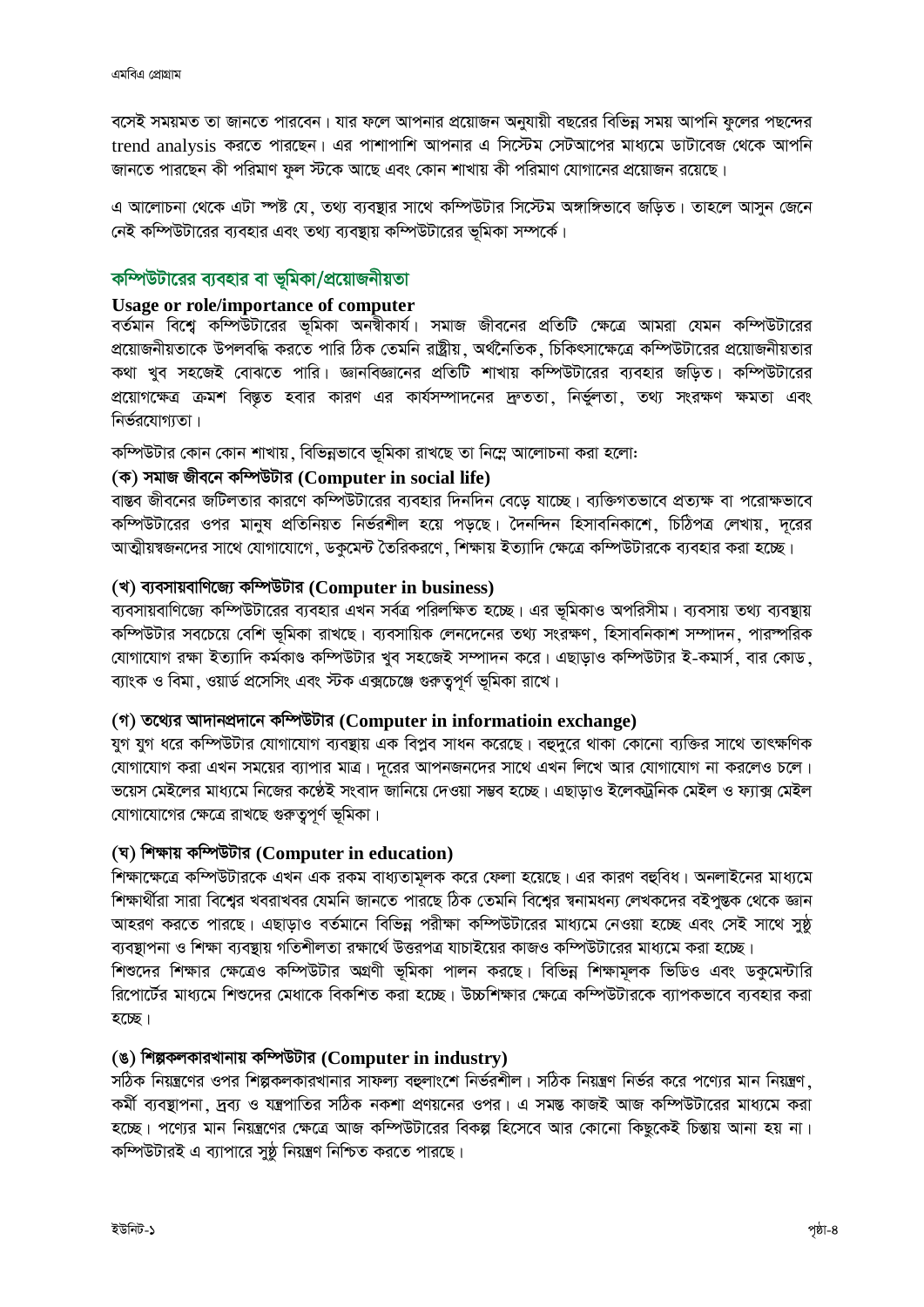আজকাল ঝুঁকিপূর্ণ কাজে শ্রমিকদের পরিবর্তে কম্পিউটার চালিত রোবট শ্রমিকের বিকল্প হিসেবে ব্যবহার করা হয়। যদিও এর ব্যাপকতা তেমন একটা বৃদ্ধি পায়নি , তদুপরি আগামী দিনে এর ব্যাপকতার বৃদ্ধি ঘটবে বলে বিশেষজ্ঞরা মনে করছেন।

#### (চ) গবেষণায় কম্পিউটার

#### **Computer in research**

অতীতে গবেষণা কার্যে কম্পিউটারকে খুব একটা গুরুত্বে আনা হতো না। কিন্তু বর্তমানে কম্পিউটার প্রমাণ করেছে যে, এর মাধ্যমে নির্ভুলভাবে গাণিতিক বিশ্লেষণ ও পরিসংখ্যানের হিসাব করা সম্ভব। যার কারণে গবেষণায় এর ব্যবহার দিনদিন বেড়েই চলছে। বৈজ্ঞানিক গবেষণায় কম্পিউটারকে অপরিহার্য বলে ধরে নেওয়া হচ্ছে। ভূতত্ত্ববিদরাও আজকাল কম্পিউটারকে গুরুত্বের সাথে বিবেচনা করছেন।

#### (ছ) যোগাযোগ ও পরিবহন ব্যবছায় কম্পিউটার

#### **Computer in communication and transportation systems**

যোগাযোগ ও পরিবহন ব্যবস্থায় কম্পিউটার এক বিপুব ঘটিয়েছে বলা চলে। কম্পিউটারের কারণে আজ পাইলট বিহীন উড়োজাহাজ উড্ডয়ন হচ্ছে। কম্পিউটারের মাধ্যমে যাত্রীরা পর্যাপ্ত সুযোগসুবিধাও ভোগ করছে। পরিবহন ব্যবন্থায় কম্পিউটার নিশ্চিত করছে আসনসংরক্ষণ, ট্রাফিক ব্যবস্থা নিয়ন্ত্রণ ও টাইমটেবল।

#### তথ্য ব্যবস্থায় কম্পিউটারের ভূমিকা

#### Role of computers in information systems

যেকোনো প্রতিষ্ঠান সুচারুভাবে পরিচালনার জন্য সুষ্ঠু পরিকল্পানা ও স্ট্র্যাটেজি প্রয়োজন। আর পরিকল্পনা ও স্ট্র্যাটেজি প্রণয়নের জন্য প্রয়োজন সঠিক ও পর্যাপ্ত তথ্যের। যে প্রতিষ্ঠান তথ্য ব্যবস্থাপনায় যত বেশি দক্ষ ও পরিপকু, সে প্রতিষ্ঠান ততো বেশি দ্রুত সাফল্যের দোরগোঁড়ায় পৌঁছে যেতে সক্ষম (যদি অন্যান্য অবস্থা অনুকূলে থাকে)। বৃহৎ প্রতিষ্ঠানগুলো প্রতিযোগিতামূলক সুবিধায় (competitive advantage) থাকার জন্য সর্বশেষ প্রযুক্তি ব্যবহার করার চেষ্টায় লিপ্ত থাকছে। আর এসব প্রযুক্তি প্রতিষ্ঠানের দৈনন্দিন কর্মকাণ্ড ও কৌশলিক ব্যবস্থাপনার জন্য অতীব গুরুত্বপূর্ণ তথ্যের উন্নততর ব্যবস্থাপনায় সহায়তা করছে। বিভিন্ন আকারে ও পরিমাণে প্রতিষ্ঠানের অভ্যন্তরে তথ্যের আগমন ঘটে। সাবধানি পদক্ষেপ নেওয়া না হলে তথ্যের বিশাল ভান্ডার অব্যবস্থাপনার শিকার হয়ে প্রতিষ্ঠানের জন্য গুরুতর বিপর্যয় ডেকে আনতে পারে। তাই অনেক প্রতিষ্ঠানই এখন তথ্য ব্যবস্থাপনার উন্নততর কৌশল অনুসন্ধানে ব্যাপত। এ তথ্য ব্যবস্থাপনার ব্যবস্থাপনাকে উন্নত করার ক্ষেত্রে কম্পিউটার অগ্রণী ভূমিকা পালন করছে।

তথ্য ব্যবস্থার সাথে কম্পিউটারের একটি নিবিড় সম্পর্ক রয়েছে। তথ্য ব্যবস্থায় কম্পিউটারের কী কী ভূমিকা রয়েছে এখানে আমরা তা আলোচনা করবো:

- ১. যোগাযোগ: দ্রুত যোগাযোগের ক্ষেত্রে কম্পিউটার এক বিপুব ঘটিয়েছে বলা চলে। ইন্টারনেট ও ই-মেইলের মাধ্যমে আমরা বিশ্বের যেকোনো ছানে অবছিত কম্পিউটার থেকে তথ্য খুব দ্রুততার সঙ্গে সংগ্রহ এবং প্রেরণ করতে পারি। এছাড়া ইন্টারনেট, ফ্যাক্স, লোকাল এরিয়া নেটওয়ার্ক ইত্যাদি ব্যবস্থার কারণেও তথ্যের দ্রুত আদানপ্রদান সম্ভব হচ্ছে।
- ২. **কর্মী ব্যবস্থাপনা:** উন্নত প্রযুক্তির অবদানের কারণে বর্তমানে কম্পিউটারের দ্বারা কর্মীদের নিয়ন্ত্রণ ও ব্যবস্থাপনা করা সম্ভব হচ্ছে। এর জন্য যা প্রয়োজন তা হলো কর্মী ও সংগঠন সম্পর্কিত তথ্য। পরবর্তীতে এ তথ্যকে সার্বিকভাবে ব্যবস্থাপনা করছে কম্পিউটার। কর্মী সংক্রান্ত যাবতীয় তথ্যের ব্যবস্থাপনার সমাদর দিনদিন সকল শিল্পকলকারখানায় বাড়ছে। কম্পিউটারের মাধ্যমে তথ্যের সঠিক বিশ্লেষণই এ জনপ্রিয়তা বাড়ার প্রধান কারণ।
- ৩. **অফিস ব্যবন্থাপনা:** তথ্য ব্যবস্থায় গুরুত্ব বেড়েছে অফিস ব্যবস্থাপনায় এর কার্যকারী ভূমিকার কারণে। আর অফিসের সকল অভ্যন্তরীণ ও বাহ্যিক তথ্য প্রবাহকে সম্পূর্ণভাবে দক্ষতার সাথে নিয়ন্ত্রণ করছে কম্পিউটার। পূর্বে যখন কম্পিউটার ব্যতীত তথ্য ব্যবস্থাপনা হতো তখন তথ্য গ্রহণ, প্রক্রিয়াজাতকরণ, পরিবাহিতকরণ, পরিকল্পনা, নথিভুক্তকরণ ও যোগাযোগ সাধন অত্যন্ত জটিল একটি বিষয় মনে হতো। কিন্তু বর্তমানে আধুনিক অফিসের এ সমন্ত কার্যাবলি অত্যন্ত নৈপুণ্যের সাথে কম্পিউটার সম্পাদন করছে।
- ৪. **সিদ্ধান্ত গ্রহণ:** তথ্য ব্যবস্থার আধুনিকায়ন হয়েছে কম্পিউটারের দ্বারা। যাবতীয় তথ্য কম্পিউটারে সংরক্ষিত থাকার ফলে ব্যবস্থাপকীয় সিদ্ধান্ত গ্রহণ খুবই দ্রুততার সাথে সম্ভব হচেছ। তাৎক্ষণিক সিদ্ধান্ত গ্রহণের দক্ষতার ওপরই নির্ভর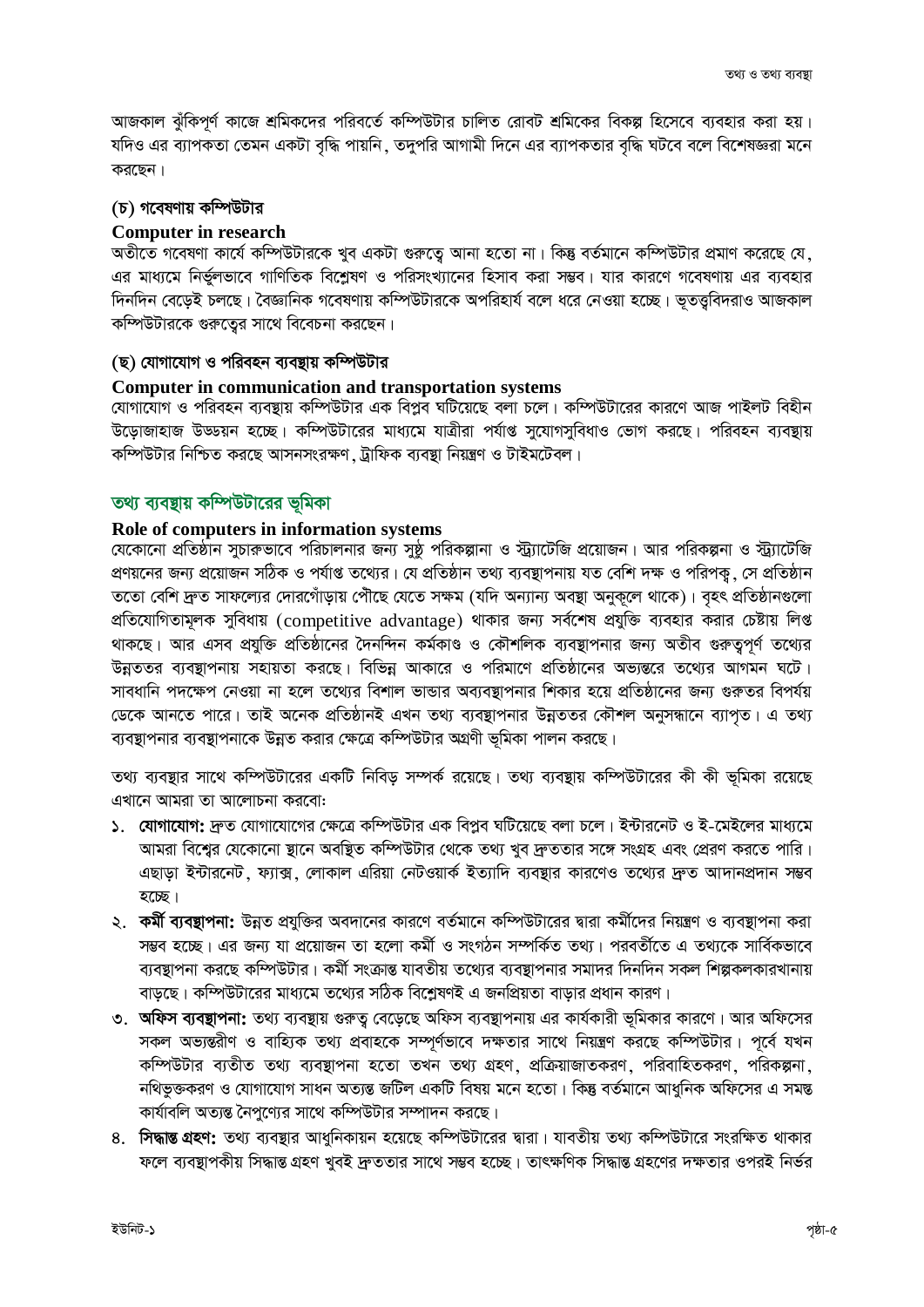করে ব্যবস্থাপকের নৈপুণ্য ও সংগঠনের সাফল্য। দ্রুত ও কার্যকর সিদ্ধান্ত গ্রহণে সুষ্ঠু তথ্য ব্যবস্থা যেমন গুরুত্বপূর্ণ ভূমিকা রাখছে, ঠিক তেমনি কম্পিউটার ভূমিকা রাখছে সঠিক তথ্য ব্যবস্থা ব্যবস্থাপনায়।

৫. পরিকল্পনা প্রণয়ন: পূর্বেই আলোচিত হয়েছে যে বর্তমানে সকল প্রতিষ্ঠানই কম্পিউটারের মাধ্যমে তথ্যকে ব্যবস্থাপনা করছে। এর মাধ্যমে ব্যবস্থাপকগণ সময় উপযোগী অত্যন্ত কার্যকর পরিকল্পনা প্রণয়ন করতে পারছে। তথ্য ব্যবষ্টার সাহায্য নিয়ে পরিকল্পনা প্রণয়নে কম্পিউটারের ভূমিকা অনম্বীকার্য।

এছাডা আন্তর্জাতিক বাজার, সামাজিক ইস্য, নিরাপত্তা, গোপনীয়তা, নিয়ন্ত্রণ ইত্যাদি ক্ষেত্রে তথ্য ব্যবস্থা নিয়ন্ত্রিত হচ্ছে কম্পিউটাবেব মাধ্যমে।

## সাৱসংক্ষেপ

উপাত্ত থেকেই তথ্যের উদ্ভব। উপাত্ত হলো অবিশ্লেষিত সংখ্যা ও ঘটনা। যে কোনো সংখ্যাই উপাত্ত, যদি তা বিশ্লেষণ করা না হয়ে থাকে। পক্ষান্তরে, তথ্য হলো ঐসব উপাত্ত যেগুলো অর্থবহ করে উপষ্টাপন করা হয়। উপাত্তকে যখন অৰ্থবহ আকারে সংগঠিত বা বিশ্লেষণ করা হয়, তখন তা তথ্য হিসেবে পরিচিত হয়। একমাত্র সঠিক ও সময়োচিত তথ্যের ভিত্তিতেই ব্যবস্থাপকরা তাদের প্রণীত লক্ষ্যমালা ও পরিকল্পনা বাস্তবায়নের অগ্রগতি মনিটর করতে পারেন। 'তথ্য ব্যবস্থা' ব্যবসায়ের বিভিন্ন দিক নিয়ন্ত্রণে ব্যবস্থাপককে সাহায্য করে। কম্পিউটারভিত্তিক তথ্য ব্যবস্থা ব্যবসায়ের দৈনন্দি কার্যক্রম নিয়ন্ত্রণ ও পরিকল্পনা প্রণয়নের জন্য প্রয়োজনীয় তথ্য সরবরাহ করে। জ্ঞানবিজ্ঞানের প্রতিটি শাখার কম্পিউটারের ব্যবহার জড়িত। কম্পিউটারের প্রয়োগক্ষেত্র ক্রমশ বিষ্ণুত হবার কারণ এর কার্যসম্পাদনের দ্রুততা, নির্ভুলতা, তথ্য সংরক্ষণ ক্ষমতা এবং নির্ভরযোগ্যতা। বিভিন্ন আকারে ও পরিমাণে প্রতিষ্ঠানের অভ্যন্তরে তথ্যের আগমন ঘটে। সাবধানি পদক্ষেপ নেওয়া না হলে তথ্যের বিশাল ভান্ডার অব্যবস্থাপনার শিকার হয়ে প্রতিষ্ঠানের জন্য গুরুতর বিপর্যয় ডেকে আনতে পারে। তাই অনেক প্রতিষ্ঠানই এখন তথ্য ব্যবস্থাপনার উন্নততর কৌশল অনুসন্ধানে ব্যাপত। এ তথ্য ব্যবস্থাপনার ব্যবস্থাপনাকে উন্নত করার ক্ষেত্রে কম্পিউটার অগ্রণী ভূমিকা পালন করছে।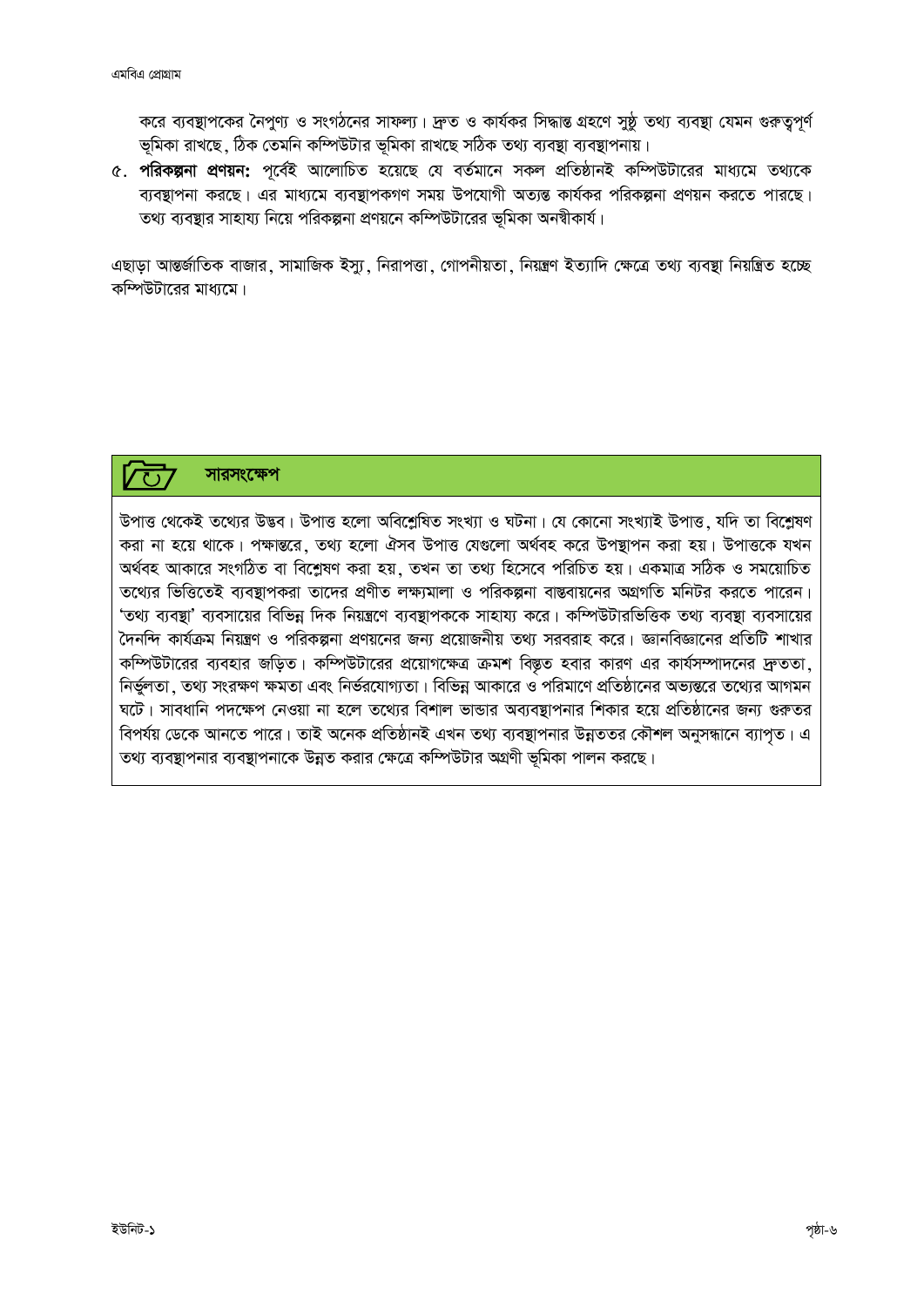# পাঠ ১.২ গিস্টেম এ্যাপ্লিকেশন<br>System Application



উদ্দেশ্য

এ পাঠ শেষে আপনি-

- বিভিন্ন ধরনের সিস্টেম বা ব্যবস্থা সম্পর্কে বলতে পারবেন।  $\bullet$
- তথ্য ব্যবস্তা বিভাগ কী বর্ণনা করতে পারবেন।

সংগঠনের বিভিন্ন স্বার্থ, বিশেষতু এবং স্তরের কারণে বিভিন্ন ধরনের ব্যবস্থার (Systems) উদ্ভব হয়েছে। কোনো নির্দিষ্ট একটি ব্যবস্থা সংগঠনের চাহিদা অনুযায়ী সকল তথ্য সরবরাহ করতে পারে না। একটি সংগঠনে কী কী ধরনের ব্যবস্থা খুঁজে পাওয়া যেতে পারে তার বর্ণনা চিত্র ১.১-এ বর্ণিত হয়েছে। চিত্রে দেখানো হয়েছে একটি সংগঠন কীভাবে ভাগ হয়ে যায়। আর এ বিভাজন এবং বিভিন্ন ধরনের সাংগঠনিক স্বার্থ রক্ষার জন্যই বিভিন্ন ধরনের সিস্টেম বা ব্যবষ্টার উদ্ভব হয়।



চিত্র ১.১: তথ্য ব্যবস্থার প্রকারভেদ

কিছু কিছু ইংরেজির বাংলা প্রতিশব্দ লিখতে গেলে দেখা যায় অর্থগত পরিবর্তন ঘটে যায়। তাই চিত্রটি ইংরেজিতে এবং বিভিন্ন ধরনের সিস্টেম বা ব্যবস্থার নামগুলোর ক্ষেত্রে ইংরেজি ব্যবহার করা হয়েছে।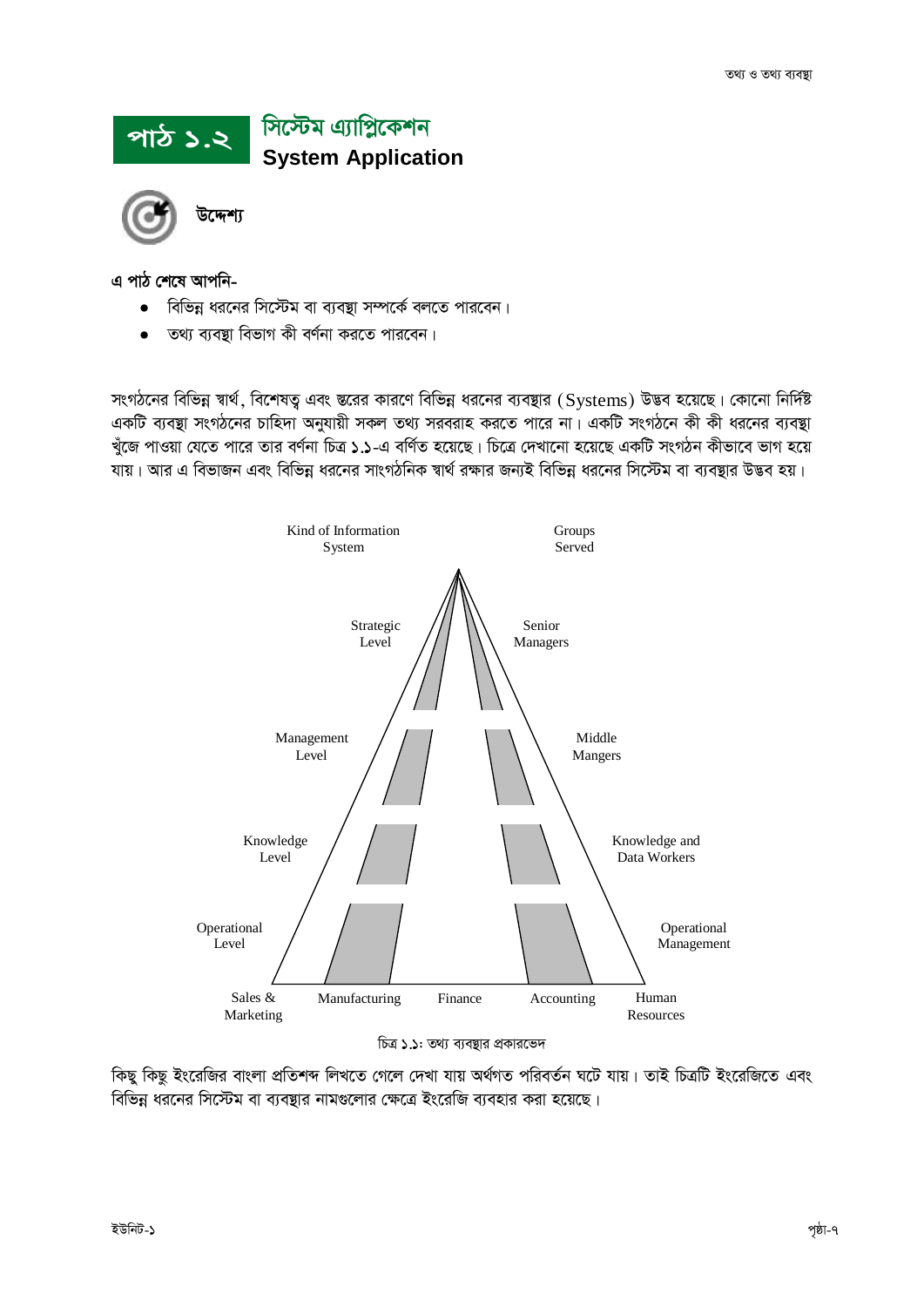### বিভিন্ন ধরনের সিস্টেম বা ব্যবষ্টা

#### **Different kinds of systems**

বিভিন্ন সাংগঠনিক স্তরে প্রধানত চার ধরনের তথ্য ব্যবষ্থা পরিলক্ষিত হয়:

- S. Operational-level systems;
- **Research** Systems;
- **v.** Management-level systems;
- 8. Strategic-level systems.
- ১. Operational-level systems: সংগঠনের প্রাথমিক কার্যক্রম এবং লেনদেনের সমন্বয়ের মাধ্যমে নিম্লন্তরের ব্যবস্থাপকদের (operational managers) সাহায্য সহযোগিতা করে থাকে। যেমন- একটি কারখানার বিক্রয় নগদ জমা, বেতন বা মজুরির পরিমাণ ইত্যাদি। এ স্তরে এ সিস্টেমের প্রধান উদ্দেশ্য হলো দৈনিক প্রশ্লের উত্তর প্রদান এবং সংগঠনের লেনদেনের প্রবাহের মধ্যকার সমন্বয় সাধন করা। কী পরিমাণ মালামাল মজুদাগারে রয়েছে? জনাব ইরফানের বেতনের কী হলো? এ ধরনের প্রশ্নের উত্তরের জন্য অবশ্যই তথ্য হতে হবে সহজ প্রাপ্য ়বর্তমান এবং নির্ভুল। একটি কারখানায় শ্রমিকরা প্রতিদিন কত ঘণ্টা কাজ করলো সে হিসাবের সমন্বিত রূপটি operational-level systems এর একটি প্রকষ্ট উদাহরণ।
- ২. Knowledge-level systems: এ সিস্টেম সংগঠনের নলেজ knowledge এবং ডাটা শ্রমিকদের সহায়তা প্রদান করে। Knowledge-level Systems-এর উদ্দেশ্য হলো ব্যবসায় প্রতিষ্ঠানের সামগ্রিক চিত্র তুলে ধরা. সংগঠিতকরণ এবং নতুন নতুন মেধা ও জ্ঞানকে ব্যবসায়ের সাথে সমন্বয়ে সাহায্য করা। সেই সাথে সংগঠনের যাবতীয় কাগজি কাজের প্রবাহকে নিয়ন্ত্রণে সাহায্য করাও এ সিস্টেমের আরেকটি উদ্দেশ্য। বর্তমানে এ সিস্টেম ওয়ার্কস্টেশন এবং অফিস সিস্টেমে সবচেয়ে বেশি কার্যকর বলে ধরে নেয়া হচ্ছে।
- ৩. Management-level systems: এ ব্যম্ভার নকশা তৈরি করা হয়েছে মধ্যম স্তরের ব্যবস্থাপকদের পর্যবেক্ষণ, নিয়ন্ত্রণ, সিদ্ধান্ত গ্রহণ ও প্রশাসনিক কার্যক্রমে সহায়তা প্রদানের লক্ষ্যে। এ সিস্টেমের প্রধান প্রশ্ন হলো: সব কিছু কি ঠিকমত চলছে? এ প্রশ্নের উত্তর দেওয়ার জন্যই মূলত এ সিস্টেমের উদ্ভব। Management-level Systems অপারেশনের তাৎক্ষণিক তথ্যের পরিবর্তে বরং নির্দিষ্ট সময়ের নমুনা বিবরণ প্রদান করে।

কিছু Management-level Systems দৈনিক নয় এমন কতিপয় সিদ্ধান্ত গ্ৰহণ প্ৰক্ৰিয়াকে সমৰ্থন প্ৰদান করে। ম্বল্প কাঠামোগত সিদ্ধান্ত, যে ক্ষেত্রে প্রয়োজনীয় তথ্য সব সময় পরিষ্কার নয়, এ সিস্টেমকে সেসব ক্ষেত্রে বেশি আলোকপাত করেতে দেখা যায়। এ সিস্টেম প্রায়শই উত্তর দিয়ে থাকে "কী হবে যদি" প্রশ্নের। এ ধারণাটি ব্যক্ত করেছেন ১৯৭৮ সালে Keen এবং Morton.

8. Strategic-level systems: এ সিস্টেম একটি ব্যবসায়িক প্রতিষ্ঠান এবং বাহ্যিক পরিবেশ উভয়ক্ষেত্রে উচ্চ ব্যবস্থাপনাকে কৌশলগত ও দীর্ঘমেয়াদি প্রবণতা বিষয়ক দিকগুলো নিয়ন্ত্রণে সাহায্য করে। এর প্রধান উদ্দেশ্য হচ্ছে বাহ্যিক পরিবেশে সংগঠনের ক্ষমতার সাথে সামঞ্জস্য রেখে প্রতিযোগিতামূলক বিষয়গুলোর পরিবর্তন সাধন করা।

কার্যাবলির বিশেষতেুর ওপরও তথ্য ব্যবস্থা নির্ভর করে। প্রধান সাংগঠনিক কার্যাবলি; যেমন- বিক্রয় ও বিপণন, প্রষ্কৃতকরণ, আর্থিক, হিসাব রক্ষণ এবং মানবীয় সম্পদ– এ সমন্তই তাদের নিজম্ব তথ্য ব্যবষ্টার ওপর ভিত্তি করে তার কার্য নির্বাহ করছে।

সর্বশেষে এ বিষয়টা পরিষ্কার হচ্ছে যে, বিভিন্ন সংগঠনে একই কার্যাবলির বিভিন্ন তথ্য ব্যবস্থা বিদ্যমান রয়েছে। কারণ দুটি সংগঠনের উদ্দেশ্য, কাঠামো, শ্বার্থ, কখনই একদম এক রকম হবে না। তাই তথ্য ব্যবস্থাকে সংগঠনের বৈশিষ্ট্যের ওপর ভিত্তি করে পরিবর্তন সাধন করতে হয়। এমন কোনো সার্বজনীন তথ্য ব্যবষ্ণার উদ্ভব হয়নি যেটা যে কোনো সংগঠনের সকল কার্যক্রমের সাথে তাল মিলিয়ে চলতে পারে।

#### তথ্য ব্যবদ্বা বিভাগ

#### The information systems department

ব্যবসায়িক কার্যাবলি এখন আর পূর্বের ন্যায় সনাতন পদ্ধতিতে সম্পাদিত হয় না। ব্যবসায়িক কার্যের শ্বয়ংক্রিয়তা ও আধুনিক প্রযুক্তির ছোঁয়া কম্পিউটার তথ্য ব্যবস্থাকে সেবা দানের উদ্দেশ্যে প্রতিষ্ঠানে আলাদা বিভাগ তৈরিতে উদ্বুদ্ধ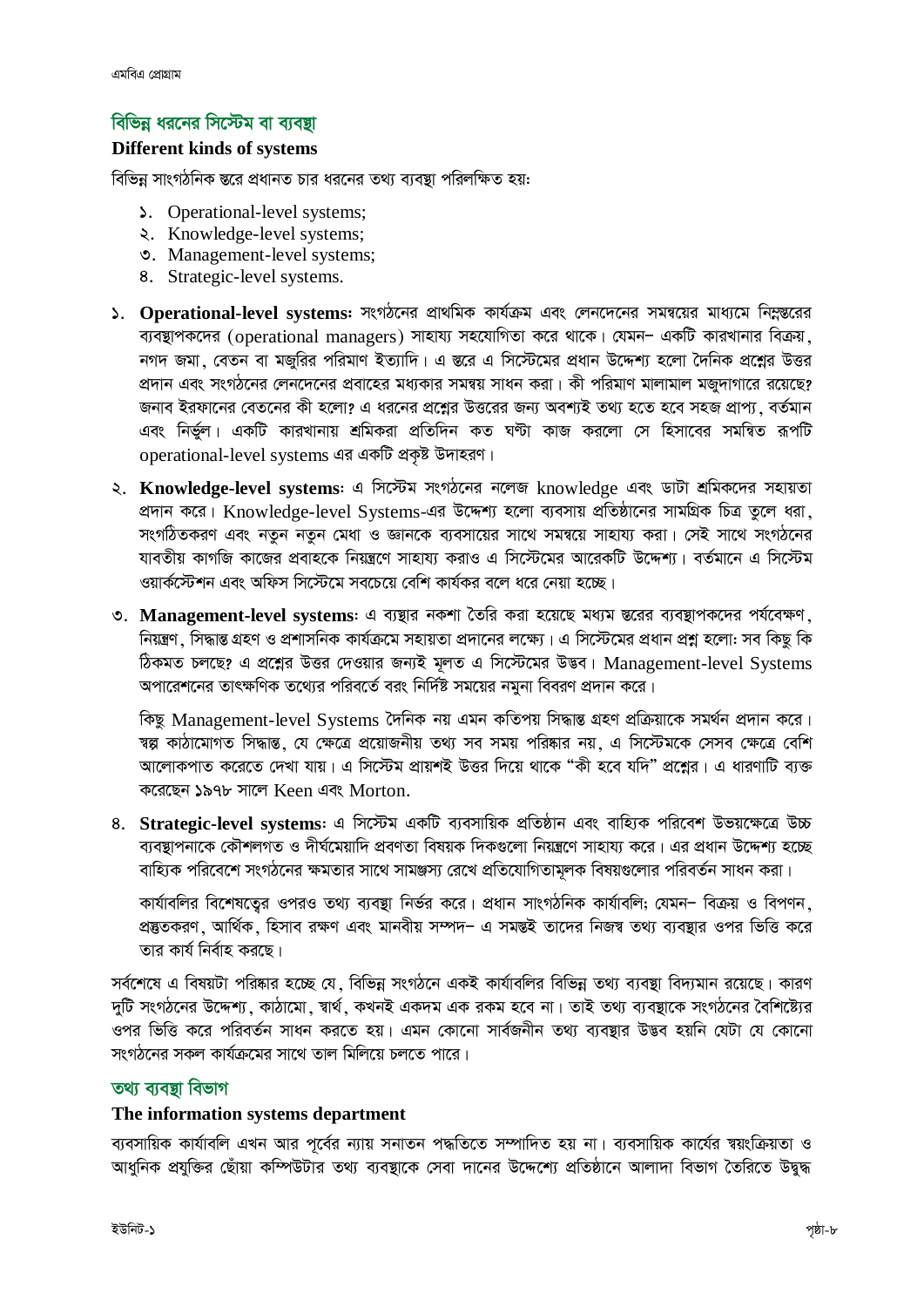করছে। প্রথম দিকে এ বিভাগগুলো এবং এসব বিভাগে যারা কাজ করত– প্রতিষ্ঠানের বাকি অপারেশন থেকে বিচ্ছিন্ন থাকত। এসব বিভাগ সিস্টেম তৈরিতে ন্যন্ত থাকত যা অপারেশন স্তর থেকে ডাটা সংগ্রহ করে ব্যবস্থাপকদের জন্য তথ্যে পরিণত করত। তারপর যখন পার্সোনাল কম্পিউটারের আবির্ভাব ঘটল এবং এর ব্যবহার ব্যাপকভাবে প্রতিষ্ঠানের সর্বোচ্চ ন্তর পর্যন্ত পৌঁছে গেল তখন থেকেই এ সব বিভাগের সার্বিক পরিবর্তন ঘটা শুরু হলো। এমনকি তাদের দ্বারা তৈরিকত সিস্টেম এবং সেবারও পরিবর্তন ঘটল। বর্তমানে ব্যবষ্টাপক বাদে অন্য কর্মীরা তথ্য কর্মী হিসেবে আত্মপ্রকাশ করছে। তথ্য ব্যবষ্ণা বিভাগ প্রতিষ্ঠানকে ব্যাপক সেবা প্রদান করছে এবং প্রতিষ্ঠানের জন্য এ বিভাগ এখন অবিভাজ্য অংশ বিশেষ।

তথ্য ব্যবষ্থা বিভাগ কেমন হবে তা নির্ভর করে প্রতিষ্ঠানের পারিপার্শ্বিক অবষ্থার ওপর। বড় প্রতিষ্ঠানগুলো এ বিভাগে একশ এমনকি হাজার পর্যন্ত কর্মী নিয়োগ করে থাকে। এ বিভাগের নাম নির্ভর করে প্রতিষ্ঠানের আয়তনের ওপর। একটি প্রতিষ্ঠানের সাংগঠনিক কাঠামোতে তথ্য ব্যবস্থা (IS) বিভাগ অন্তর্ভুক্ত থাকতে পারে, আবার অন্য একটি প্রতিষ্ঠান তার সাংগঠনিক কাঠামোতে এর নাম দিতে পারে ম্যানেজমেন্ট ইনফরমেশন সিস্টেম (MIS) অথবা ডাটা প্রসেসিং (DP) বিভাগ।

কম্পিউটার সিস্টেম তৈরি ও এর রক্ষণাবেক্ষণ করা একটি জটিল কাজ। এর জন্য দরকার প্রয়োজনীয় জ্ঞান সমৃদ্ধ পেশাদার ব্যক্তি, যার তথ্য সম্পর্কে যথেষ্ট ধারণা রয়েছে। যে ধরনের ব্যক্তিদের সমন্বয়ে একটি শক্তিশালী কম্পিউটার সিস্টেম গড়ে ওঠা সম্ভব, তারা হচ্ছে:

- কম্পিউটার বিজ্ঞানী
- সিস্টেম এনালিস্ট ,  $\bullet$
- প্রোগ্রামার.
- আর্কিটেক্ট (ব্যবহারকারীদের সাহায্যে সক্ষম).
- $\bullet$  টেকনিক্যাল লেখক (Writer).
- $\bullet$  হার্ডওয়্যার ও সফটওয়্যার ক্রয় এজেন্ট,
- সিস্টেম বা নেটওয়ার্ক ব্যবস্থাপক ,  $\bullet$
- ট্রেইনার বা সাপোর্ট কর্মী.  $\bullet$
- হার্ডওয়্যার রক্ষণাবেক্ষণে পারদর্শী ব্যাক্তি।  $\bullet$

এখানে উল্লেখ্য, আইএস (IS) বিভাগ উপরোক্ত প্রত্যেক ব্যক্তিকেই নিয়োগ না-ও দিতে পারে। বড় বড় কোম্পানিগুলো প্রায়ই অন্য কোম্পানিকে বা ব্যক্তি বিশেষকে তথ্য ব্যবস্থার সব টেকনিক্যাল কাজের দায়িত্ব দিয়ে দেয়। কাজ করিয়ে নেওয়ার এ পদ্ধতিকে অর্থাৎ বাইরের কোম্পানিকে যখন চুক্তিভিত্তিক নির্দিষ্ট কাজ দেওয়া হয় তখন তাকে আউটসোর্সিং (outsourcing) বলে। এর পাশাপাশি একজন আইএস (IS) কর্মী একের অধিক দক্ষতা দেখাতে পারে, বিশেষ করে ছোটো কোম্পানির ক্ষেত্রে একই কর্মী নির্দিষ্ট কাজ ছাডাও অন্যান্য কাজ দক্ষতার সাথে করে থাকে। যেমন– টেকনিক্যাল লেখক প্রোগ্রামের জন্য প্রয়োজনীয় সিস্টেম তৈরি করে দিতে পারে এবং সিস্টেম এনালিস্ট একটা প্রজেক্টে প্রোগ্রামিং-এর ভূমিকা পালন করতে পারে।

#### সারসংক্ষেপ

সংগঠনের বিভিন্ন স্বার্থ, বিশেষত এবং স্তরের কারণে বিভিন্ন ধরনের ব্যবস্থার উদ্ভব হয়েছে। কোনো নির্দিষ্ট একটি ব্যবস্থা সংগঠনের চাহিদা অনুযায়ী সকল তথ্য সরবরাহ করতে পারে না। বিভিন্ন সাংগঠনিক স্তরে প্রধানত চার ধরনের তথ্য ব্যবস্থা পরিলক্ষিত হয়: Operational-level systems; Knowledge-level systems; Management-level systems; এবং Strategic-level systems. এ পাঠের আলোচনায় দেখা যায়, বিভিন্ন সংগঠনে একই কার্যাবলির বিভিন্ন তথ্য ব্যবস্থা বিদ্যমান রয়েছে। কারণ দুটি সংগঠনের উদ্দেশ্য, কাঠামো, স্বার্থ, কখনই একদম এক রকম হবে না। তাই তথ্য ব্যবস্থাকে সংগঠনর বৈশিষ্ট্যের ওপর ভিত্তি করে পরিবর্তন সাধন করতে হয়। এমন কোনো সার্বজনীন তথ্য ব্যবস্থার উদ্ভব হয়নি যেটা যে কোনো সংগঠনের সকল কার্যক্রমের সাথে তাল মিলিয়ে চলতে পারে। তথ্য ব্যবস্থা বিভাগ কেমন হবে তা নির্ভর করে প্রতিষ্ঠানের পারিপার্শ্বিক অবষ্থার ওপর। একটি প্রতিষ্ঠানের সাংগঠনিক কাঠামোতে তথ্য ব্যবস্থা (IS) বিভাগ অন্তর্ভুক্ত থাকতে পারে, আবার অন্য একটি প্রতিষ্ঠান তার সাংগঠনিক কাঠামোতে এর নাম দিতে পারে ম্যানেজমেন্ট ইনফরমেশন সিস্টেম (MIS) অথবা ডাটা প্রসেসিং (DP) বিভাগ। কম্পিউটার সিস্টেম তৈরি ও এর রক্ষণাবেক্ষণ করা একটি জটিল কাজ। এ জন্য দরকার প্রয়োজনীয় জ্ঞান সমদ্ধ পেশাদার ব্যক্তি, যার তথ্য সম্পর্কে যথেষ্ট ধারণা রয়েছে।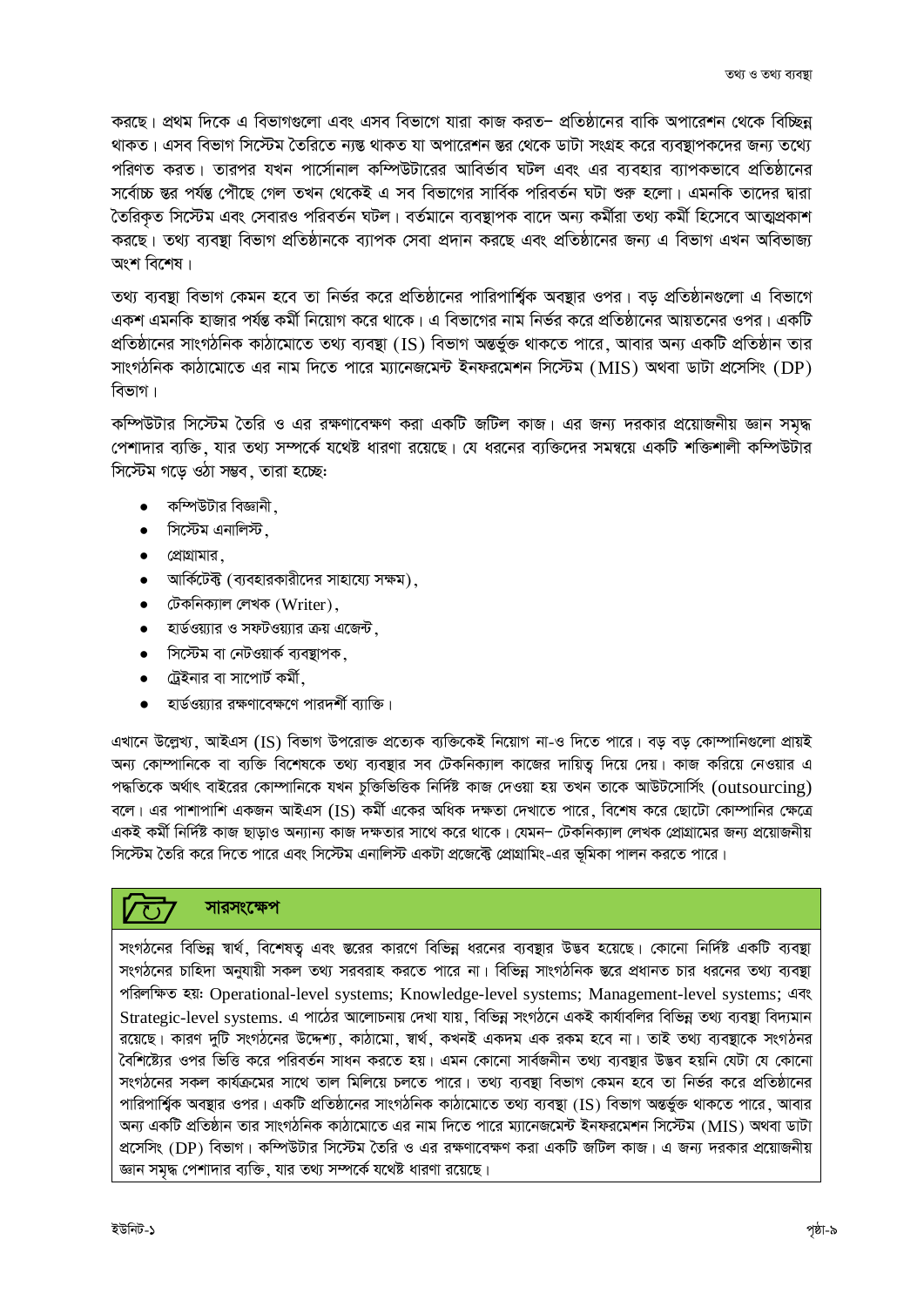# তথ্য ব্যবষ্টার ধরন <u>পাঠ ১.৩</u> **Types of Information Systems**

এ পাঠ শেষে আপনি -

বিভিন্ন ধরনের তথ্য ব্যবস্থা সম্পর্কে বলতে পারবেন।

একটি প্রতিষ্ঠানে বিভিন্ন প্রকারে তথ্য ব্যবস্থা থাকতে পারে। তথ্য ব্যবস্থা সব সময় কম্পিউটারভিত্তিক হবে এমন কোনো কথা নেই ,হস্তুসাধিত (manual) তথ্য ব্যবন্থা সব প্রতিষ্ঠানেই থাকে। তবে বর্তমান যুগে কম্পিউটারের অপ্রতিরোধ্য বিকাশের কারণে তথ্য ব্যবষ্থা বহৎ প্রতিষ্ঠানগুলোতে বিশেষভাবে কম্পিউটারভিত্তিক থাকছে। কম্পিউটারে তথ্যের প্রক্রিয়াকরণ ও ব্যবহার উপযোগীকরণ সহজ হওয়ায় তথ্য ব্যবস্থা কম্পিউটারভিত্তিক হওয়াই উত্তম। এতে কম লোকবল দিয়ে শ্বল্প সময়ে অনেক বেশি কাজ করা সম্ভব।

#### প্রধান ছয় ধরনের তথ্য ব্যবস্থা

#### **Major types of information systems**

বড় বড় প্রতিষ্ঠান কার্যকরভাবে তথ্য ব্যবস্থাপনার জন্য বিভিন্ন প্রকার 'তথ্য ব্যবস্থা' ব্যবহার করে থাকে। বর্তমান যুগে ব্যবহৃত ছয়টি বহুল পরিচিত তথ্য ব্যবস্থা হলো (নামগুলো ইংরেজিতে ব্যবহার করা হলে অধিকতর বোধগম্য হবে বিধায় আমরা তথ্য ব্যবস্থার নামগুলো হুবহু ইংরেজিতে উল্লেখ করবো; বাংলায় অনুবাদ করা হলে সত্যিকার অর্থ ফুটে উঠবে না):

- ১. এক্সিকিউটিভ সাপোর্ট সিস্টেম (Executive Support Systems-ESS);
- ২. ম্যানেজমেন্ট ইনফরমেশন সিস্টেম (Management Information Systems-MIS);
- ৩. ডিসিশন সাপোর্ট সিস্টেম (Decision Support Systems- DSS);
- 8. নলেজ ওয়ার্ক সিস্টেম (Knowledge Work Systems-KWS);
- ৫. অফিস অটোমেশন সিস্টেম (Office Automation Systems-OAS);
- ৬. ট্রানজেকশন প্রসেসিং সিস্টেম (Transaction Processing Systems-TPS).



চিত্র ১.২: সংগঠনের চার স্তরে প্রধান ছয় ধরনে তথ্য ব্যবস্থা।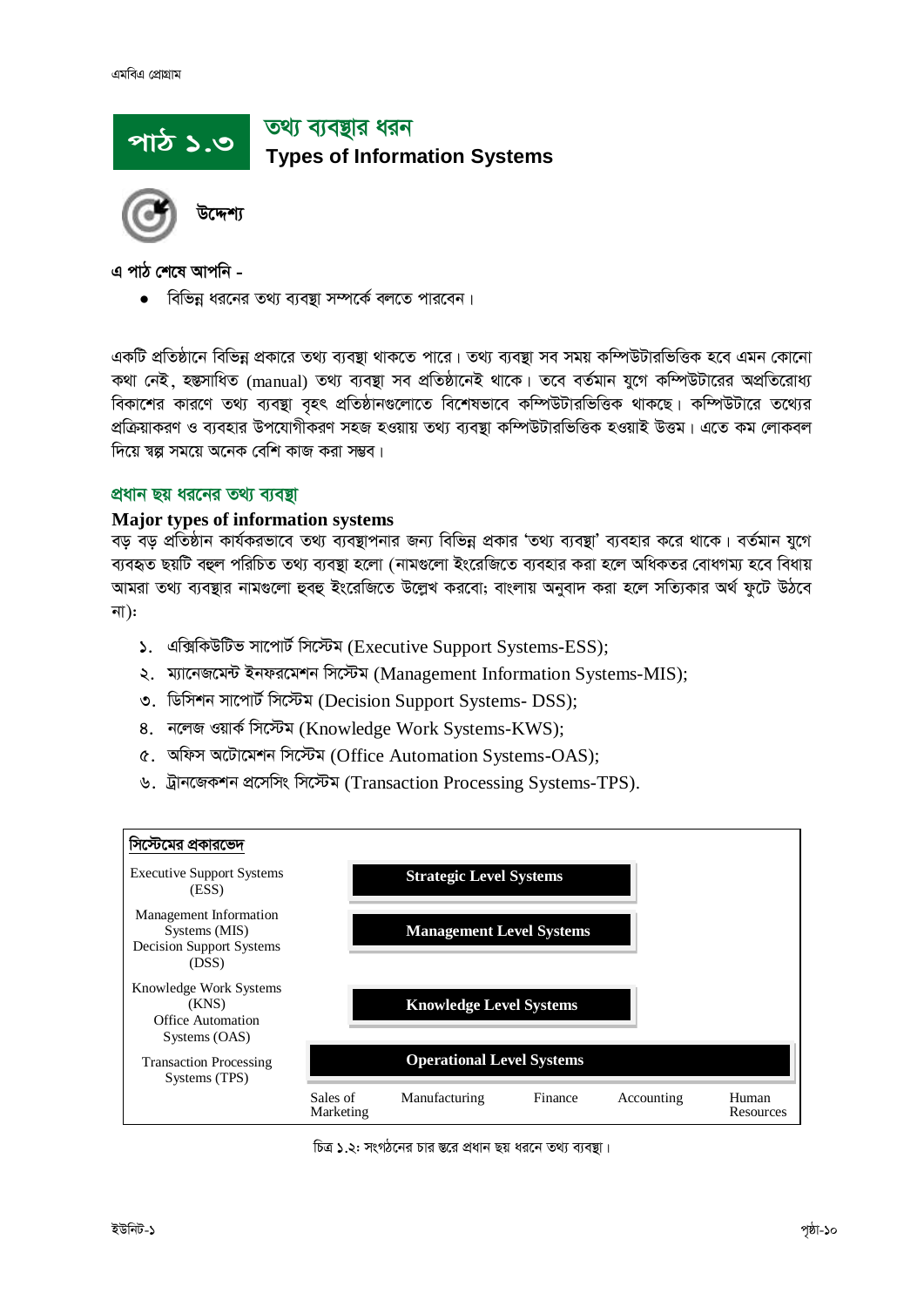#### ১. এক্সিকিউটিভ সাপোর্ট সিস্টেম (ইএসএস)

#### **Executive Support Systems (ESS)**

সর্বোচ্চ পর্যায়ের ব্যবন্থাপকদের বিশেষ ধরনের তথ্য প্রক্রিয়াকরণের প্রয়োজন মেটানোর জন্য ইএসএস (ESS) তৈরি করা হয়। অনেক উচ্চস্তরের ব্যবস্থাপকের মৌলিক কম্পিউটার জ্ঞান থাকে না। আবার খবই প্রয়োজনীয় তথ্য (যা বিশেষভাবে প্রক্রিয়াকরণের দরকার হতে পারে) চিরাচরিত সিস্টেমের মাধ্যমে সহজলভ্য করাও কঠিন হতে পারে। এমতাবন্থায় এমআইএস (MIS) ব্যবহার না কওে ইএসএস (ESS) ব্যবহারের প্রয়োজন দেখা দেয়।



চিত্র ১.৩ ঃ বিভিন্ন উৎস থেকে ESS কর্তৃক তথ্য সংগ্রহ।

 $ESS$  ব্যবহারের জন্য টেকনিক্যাল জ্ঞানের দরকার হয় না। এ সিস্টেমে সাধারণত আইকন (icon) ও সিম্বল ব্যবহার করা হয়, যাতে ব্যবস্থাপকরা মেনুর মাধ্যমেই সিস্টেম ব্যবহার করতে পারেন। কমান্ড ব্যবহারের তেমন দরকার হয় না। কৌশলিক সিদ্ধান্ত গ্রহণে যেসব তথ্য দরকার হয় সেগুলো সরাসরি ESS থেকে সহজে সংগ্রহ করা যায়। বিশ্বারিত তথ্য পরিবেশন না করে তথ্যের ভিত্তিতে সারমর্ম পরিবেশন করা সম্ভব হয়। তথ্যের সারাংশ থেকে উচ্চ ব্যবস্থাপকরা তথ্যের গতিপ্রবাহ বোঝতে পারেন। ১.৩ নং চিত্রে ESS-এর প্রকৃতি দেখানো হলো। ১.৪ নং চিত্রে বিভিন্ন তথ্য ব্যবস্থার আন্তঃনিৰ্ভৱশীলতা দেখানো হয়েছে।

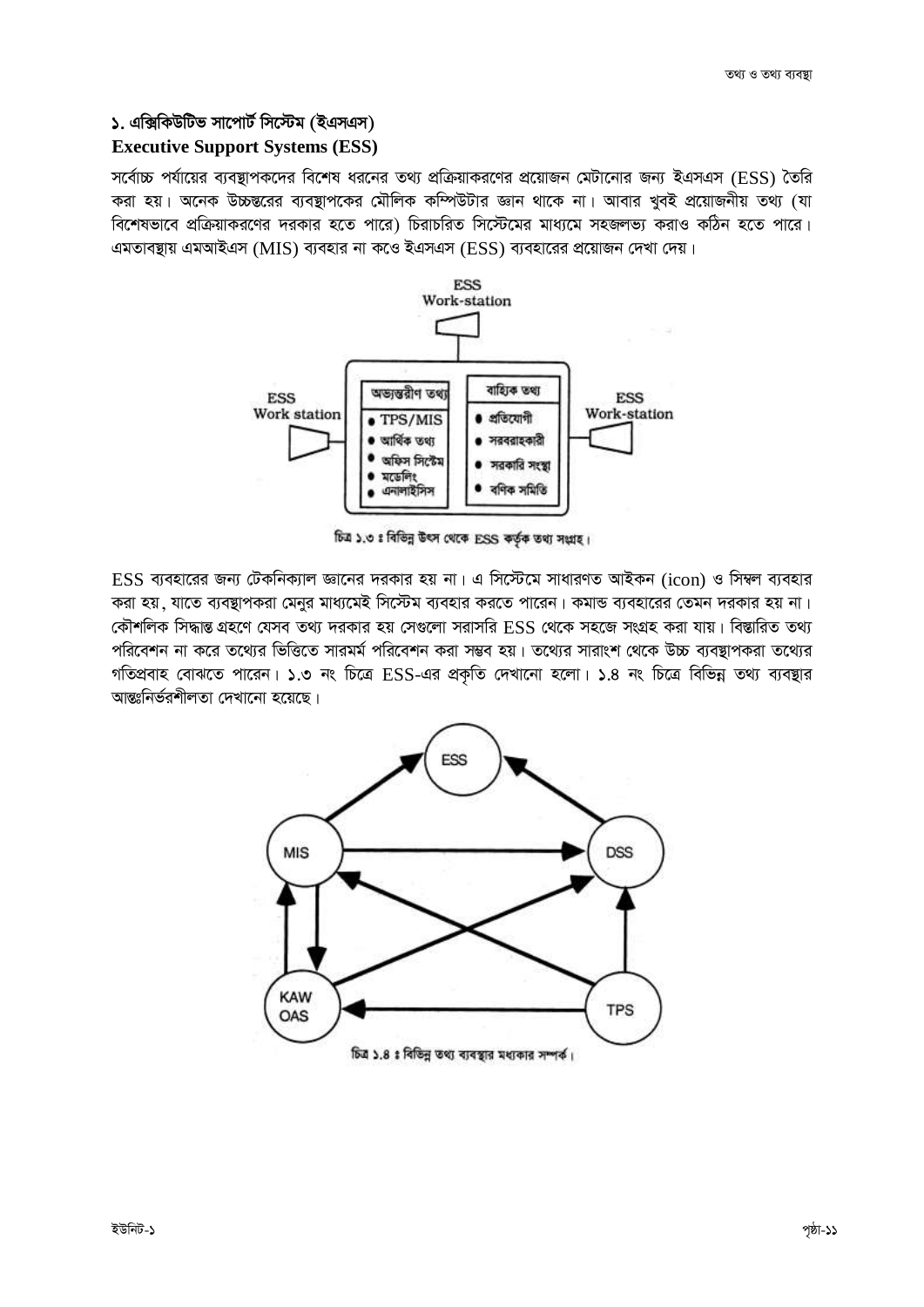#### ২. ম্যানেজমেন্ট ইনফরমেশন সিস্টেম (এমআইএস)

#### **Management Information Systems (MIS)**

এমআইএস (MIS)-এর তথ্যাবলি প্রায় সর্বস্তরের ব্যবস্থাপকরাই ব্যবহার করেন। এটি ব্যবস্থাপকদের প্রক্রিয়াজাত তথ্য ও প্রতিবেদন সরবরাহ করে এবং কখনো কখনো প্রতিষ্ঠানের তথ্যের ভবনে অনলাইন প্রবেশের সযোগ করে দেয়। MIS মলত, TPS-এর তথ্যের ভিত্তিতে তৈরি ও পরিচালিত হয়। ১.৫নং চিত্রে MIS ও TPS-এর সম্পর্ক দেখানো হয়েছে। এ চিত্র থেকে MIS- এর ম্বরূপও বোঝা যায়।



চিত্র ১.৫ ঃ TPS থেকে MIS-এ তথ্যের প্রবাহ।

MIS তৈরি করার জন্য অনেকগুলো পদক্ষেপ গ্রহণ করতে হয়। প্রথমত, যে ইস্যর ওপর ভিত্তি করে সিস্টেম তৈরি করা হবে সেটিকে বিশ্লেষণ করে দেখতে হয়। এর নাম সিস্টেম এনালাইসিস (system analysis)। এ পর্যায়ে কারিগরি, আৰ্থিক ও অপারেশনাল সম্ভাব্যতাও যাচাই করা হয়। দ্বিতীয়ত, যাচাই-এর পরে সিস্টেম প্রবর্তন করা যুক্তিসঙ্গত মনে হলে তখন সিস্টেম তৈরির (systems development) পদক্ষেপ নেওয়া হয়। MIS-এর ডিজাইন তৈরির সময় লজিক্যাল ও ফিজিক্যাল ডিজাইন দুটোই তৈরি করা হয়। ডিজাইন হলো অনেকটা দালান বা ঘরের কাঠামোর মতো, যার ওপর ভিত্তি করে পুরো ঘর বা সিস্টেম তৈরি করতে হয়। ডিজাইন তৈরির পর তা টেস্ট করে দেখা হয়। কোনো ভূলক্রটি ধরা পড়লে তা সংশোধন করা হয়। তৃতীয় পদক্ষেপ হিসেবে MIS চালু করা হয় এবং প্রয়োজনীয় রক্ষণাবেক্ষণের ব্যবস্থা করা হয়।

#### ৩. ডিসিশন সাপোর্ট সিস্টেম (ডিসিএস)

#### **Decision Support Systems (DSS)**

ডিসিএস (DSS) একটি তথ্য ব্যবস্থা যা বিশেষ কোনো বিষয়ে সিদ্ধান্ত নেওয়ার সময় ব্যবহার করা হয়। অর্থাৎ সিদ্ধান্ত গ্রহণকালে ব্যবস্থাপক DSS-এর মাধ্যমে প্রাপ্ত তথ্য ব্যবহার করেন। MIS-এর মত DSS-ও ব্যবস্থাপকদের ব্যবহারের জন্য তৈরি করা হয়। কোনো বিশেষ বিষয়ে সিদ্ধান্ত নেওয়ার প্রয়োজন হলে DSS প্রয়োজনীয় তথ্য অতি দ্রুত প্রক্রিয়াকরণের পর সারাংশের আকারে প্রকাশ করে বা রিপোর্ট তৈরি করে দেয়। MIS-এর তুলনায় DSS অধিকতর পরিবর্তনযোগ্য বা নমনীয়। TPS ও MIS সাধারণত প্রতিষ্ঠানের অভ্যন্তরীণ তথ্যের ভিত্তিতে প্রণীত হয়। কিন্তু DSS-এর অভ্যন্তরীণ তথ্য ছাড়াও বাইরের তথ্যও থাকতে পারে; যেমন– প্রতিযোগীদের পণ্যের মূল্য বা বর্তমান শেয়ার মূল্য।

অন্যান্য তথ্য ব্যবস্থার চেয়ে DSS-এর বিশ্লেষণমূলক ক্ষমতা বেশি। তথ্য বিশ্লেষণ করার উপযোগী বিভিন্ন মডেলের সমন্বয়ে DSS গঠিত হয়। DSS-এ ব্যবহারকারী-বান্ধব (User-friendly) সফটওয়্যার ব্যবহার করা হয়। প্রফেশনাল প্রোগ্রামার-এর সাহায্য ছাড়াই ব্যবস্থাপকরা DSS ব্যবহার করতে পারেন– তাদেরকে সেভাবেই প্রশিক্ষণ দেওয়া হয়।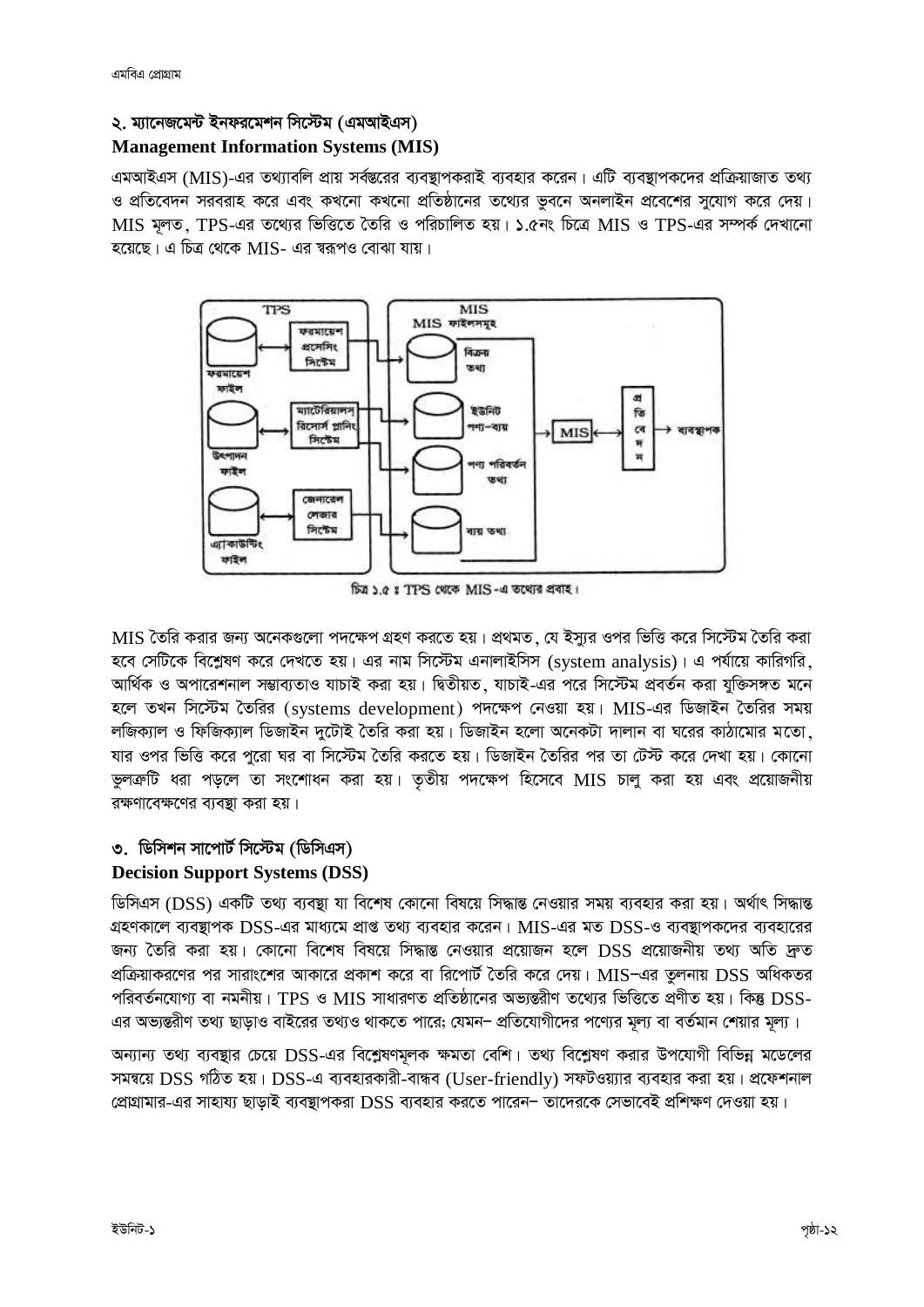#### ৪. নলেজ ওয়ার্ক সিস্টেম (কেডব্রিউএস)

#### **Knowledge Work Systems (KWS)**

কেডব্লিউএস (KWS) সংগঠনের জ্ঞান স্তরের কার্য নির্বাহ করে। যে তথ্য ব্যবস্থা সংগঠনের নলেজ ওয়ার্কারদের সৃষ্টি বা .<br>উদ্ভাবন এবং নতন মেধা বা জ্ঞানের সংযক্তি সাধনে সহায়তা করে তাকে KWS বলে। উদাহরণম্বরূপ বলা যায়, হংকং এয়ারপোর্ট পরিকল্পনায় ব্যবহৃত কম্পিউটারের সাহায্যে তৈরিকৃত নকশা সিস্টেম যা উইনডো অব টেকনোলজি (Window on Technology)- তে বিবৃত হয়েছে।

#### ৫. অফিস অটোমেশন সিস্টেম (ওএএস)

#### **Office Automation Systems (OAS)**

অফিস অটোমেশন সিস্টেমও সংগঠনের নলেজ স্তরের কার্য নির্বাহ করে। এটা এমন একটি কম্পিউটার সিস্টেম যার দ্বারা ডাটা ওয়ার্কারসদের (কর্মী) উৎপাদন ক্ষমতা বদ্ধি করা যায়। যেমন- ওয়ার্ড প্রসেসিং, ইলেকট্রনিক মেইল সিস্টেম, সিডিউলিং সিস্টেম ইত্যাদি। অর্থাৎ এ সিস্টেমের মাধ্যমে ডকমেন্ট ও যোগাযোগ প্রক্রিয়াগুলোর সব্যবষ্ঠা নিশ্চিত সম্ভব নয়।

#### ৬. ট্রানজেকশন প্রসেসিং সিস্টেম (টিপিএস)

#### **Transaction Processing Systems (TPS)**

কম্পিউটার আবিষ্কারের পর যখন ব্যবসায় প্রতিষ্ঠানে প্রথম কম্পিউটারের ব্যবহার শুরু হয় তখন থেকে কম্পিউটারভিত্তিক তথ্য ব্যবস্থার প্রচলন শুরু হয়। প্রথমাবস্থায় কম্পিউটারভিত্তিক তথ্য ব্যবস্থা ছিল টিপিএস (TPS)। এটি এমন এক তথ্য ব্যবস্থা, যার মাধ্যমে দৈনন্দিন ও পুনরাবৃত্ত (recurring) লেনদেন প্রক্রিয়াকরণ করা হতো। কোনো প্রতিষ্ঠানে একই ধরনের প্রচর লেনদেন সংঘটিত হলে টিপিএস (TPS) কার্যকরভাবে প্রয়োগ করা যায়। উদাহরণম্বরূপ, ব্যাংকের লেনদেন, গ্রাহকের বিল তৈরি এবং নগদ বা বাকি বিক্রির হিসাবপত্র TPS-এর মাধ্যমে করা যায়। উন্নত দেশের বিভাগীয় বিপণিগুলোতে বিক্রিতব্য পণ্যের লেবেলে কম্পিউটার পডতে পারে এমন ধরনের 'বার কোড' (bar-code) থাকে। গ্রাহক পণ্য কিনে দাম দেওয়ার সময় পণ্যটির লেবেলের 'বার-কোড' কম্পিউটার স্ক্যানারের ওপরে স্পর্শ করানো হয়। সাথে সাথে পণ্যের মূল্য কম্পিউটারে রেকর্ড হয়ে যায়। এটি এক প্রকারের TPS। কেনেথ লাউডন ও জেন লাউডন TPS-এর নিম্নোক্ত সংজ্ঞা দিয়েছেন: "Computerized Systems that perform and record the daily routine transactions necessary to conduct the business." এ সিস্টেমের ইনপুট হলো লেনদেন বা ঘটনা প্রবাহ (events)। আউটপুট হলো বিম্ভারিত প্রতিবেদন, তালিকা বা তথ্যের সারাংশ। ব্যবহারকারী হলো অপারেটিং পর্যায়ের কর্মকর্তারা।

#### সারসংক্ষেপ

বড় বড় প্রতিষ্ঠান কার্যকরভাবে তথ্য ব্যবন্থাপনার জন্য বিভিন্ন প্রকার 'তথ্য ব্যবস্থা' ব্যবহার করে থাকে। বর্তমান যুগে ব্যবহৃত ছয়টি বহুল পরিচিত তথ্য ব্যবস্থা হলো: Executive Support Systems (ESS); Management Information Systems (MIS); Decision Support Systems (DSS); Knowledge Work Systems (KWS); Office Automation Systems (OAS); Transaction Processing Systems (TPS). সর্বোচ্চ পর্যায়ের ব্যবস্থাপকদের বিশেষ ধরনের তথ্য প্রক্রিয়াকরণের প্রয়োজন মেটানোর জন্য ESS তৈরি করা হয়। অন্যদিকে, MIS-এর তথ্যাবলি প্রায় সর্বস্তরের ব্যবস্থাপকরাই ব্যবহার করেন। এটি ব্যবস্থাপকদের প্রক্রিয়াজাত তথ্য ও প্রতিবেদন সরবরাহ করে এবং কখনো কখনো প্রতিষ্ঠানের তথ্যের ভূবনে অনলাইন প্রবেশের সুযোগ করে দেয়। DSS একটি তথ্য ব্যবস্থা যা বিশেষ কোনো বিষয়ে সিদ্ধান্ত নেওয়ার সময় ব্যবহার করা হয়। যে তথ্য ব্যবস্থা সংগঠনের নলেজ ওয়ার্কারদের সৃষ্টি বা উদ্ভাবন এবং নতুন মেধা বা জ্ঞানের সংযুক্তি সাধনে সহায়তা করে তাকে KWS বলে। অফিস অটোমেশন সিস্টেমও সংগঠনের নলেজ স্তরের কার্য নির্বাহ করে। কিন্তু TPS এমন এক তথ্য ব্যবস্থা যার মাধ্যমে দৈনন্দিন ও পুনরাবৃত্ত (recurring) লেনদেন প্রক্রিয়াকরণ করা হয়।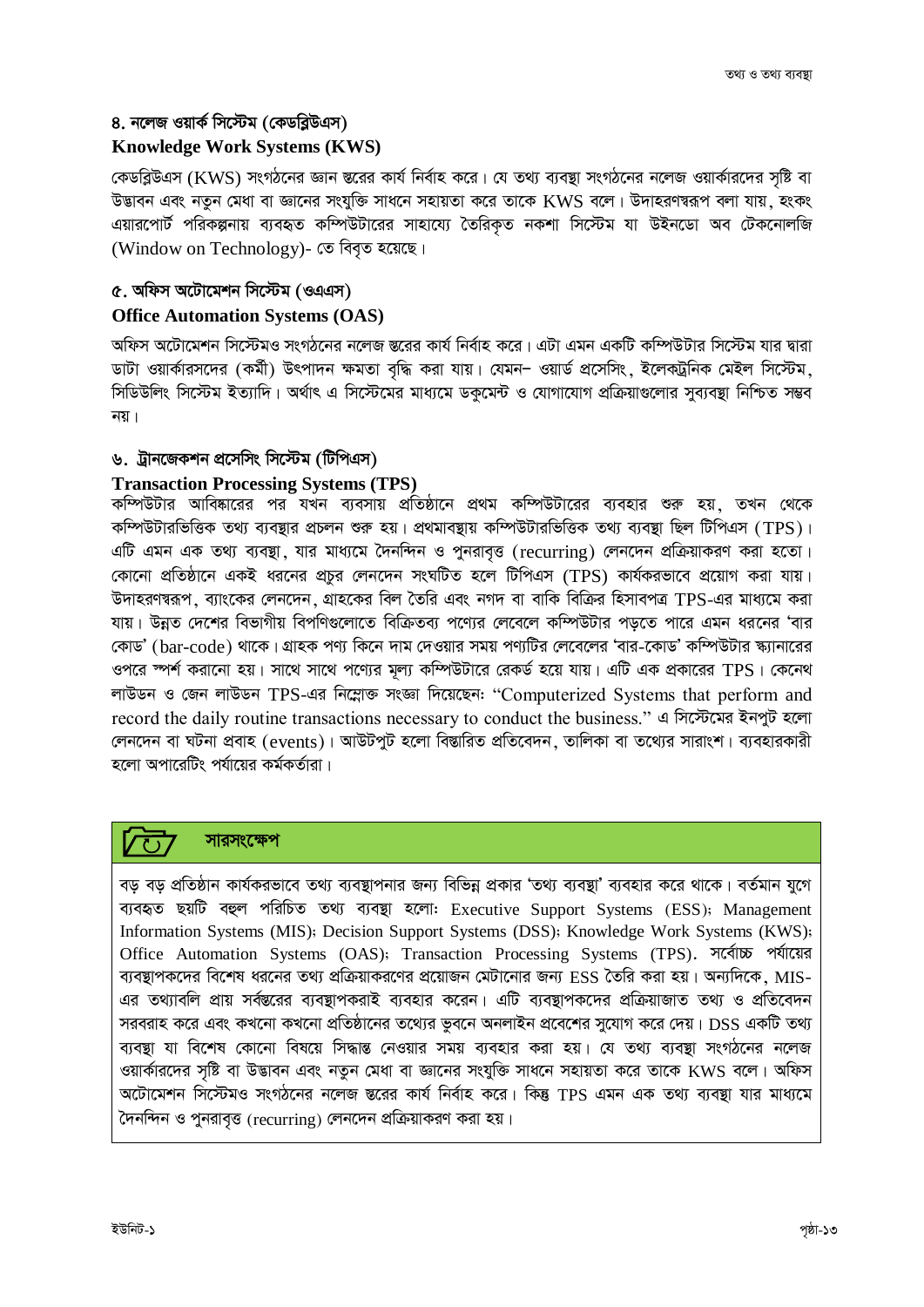# তথ্য ব্যবস্থা: সমকালীন এ্যাপ্রোচসমূহ **Information Systems: Contemporary Approaches**



পাঠ ১.৪

#### এ পাঠ শেষে আপনি -

- তথ্য ব্যবস্তার সমকালীন এ্যাপ্রোচগুলো কী বলতে পারবেন।
- টেকনিক্যাল এ্যাপ্রোচ সম্পর্কে লিখতে পারবেন।
- $\bullet$  আচরণিক এ্যাপ্রোচ সম্পর্কে বলতে পারবেন।

তথ্য ব্যবস্থাকে বেশ কয়েকটি দৃষ্টিভঙ্গি থেকে দেখা হয়ে থাকে। পূর্ববর্তী পাঠ অধ্যয়নে এ কথা স্পষ্ট , তথ্য ব্যবস্থা এমন একটি ক্ষেত্র যা বহু শাখা বিশিষ্ট। তাই এমন কোনো একক তত্ত বা দষ্টিভঙ্গি দিয়ে সমগ্র ব্যবস্থাকে নিয়ন্ত্রণ করা সম্ভব নয়। সাধারণভাবে বলতে গেলে, ক্ষেত্রটি আচরণগত এবং প্রযুক্তিগত এ্যাপ্রোচ দ্বারা পথক করা যেতে পারে। যদি একে অর্থনীতি, মনোবিজ্ঞান এবং সমাজবিজ্ঞানের অন্তর্ভুক্ত করতে চাওয়া হয় তাহলে তথ্য ব্যবস্থাকে আচরণগত এ্যাপ্রোচেও বিভক্ত করা যেতে পারে। তথ্য ব্যবস্থা পর্যালোচনা করলে দেখা যায় এর বিভিন্ন দিক রয়েছে যা অবস্থা অনুযায়ী গুরুত্বপূর্ণ। চিত্র ১.৬-এ দেখানো হয়েছে তথ্য ব্যবস্থা অধ্যায়নের প্রধান দিকগুলো যা সমস্যা. ঘটনাবলি এবং সমাধানে অংশগ্রহণ করে। সাধারণভাবে একে দুভাগে ভাগ করা যায়– টেকনিক্যাল (প্রযুক্তিগত) এবং আচরণিক এ্যাপ্রোচ। আসুন এ সম্পর্কে এ পাঠে বিস্তারিত জেনে নিই।

## সমকালীন এ্যাপ্রোচসমূহ

#### **Contemporary approaches**



চিত্র ১.৬: তথ্য ব্যবস্থার সমকালীন পদ্ধতি/এ্যাপ্রোচসমূহ

# টেকনিক্যাল এ্যাপ্রোচ

#### **Technical approach**

তথ্য ব্যবস্থার টেকনিক্যাল এ্যাপ্রোচ তথ্য ব্যবস্থার গাণিতিক নরমেটিভ মডেলকে (normative model) গুরুত্ব প্রদান করে, তার পাশাপাশি বাহ্যিক (physical) প্রযুক্তি ও সেসব সিস্টেমের প্রথাগত ক্ষমতাকে গুরুতু দিয়ে থাকে। এ পদ্ধতি যে সব বিষয়ে অংশগ্রহণ করে থাকে তা হলো- কম্পিউটার বিজ্ঞান, বিজ্ঞান ব্যবস্থাপনা, এবং অপারেশন গবেষণা। কম্পিউটার বিজ্ঞান গণনা বা হিসাবরক্ষণ ক্ষমতার তত্ত, হিসাবরক্ষণের পদ্ধতি এবং সুদক্ষ ডাটা সংরক্ষণ ও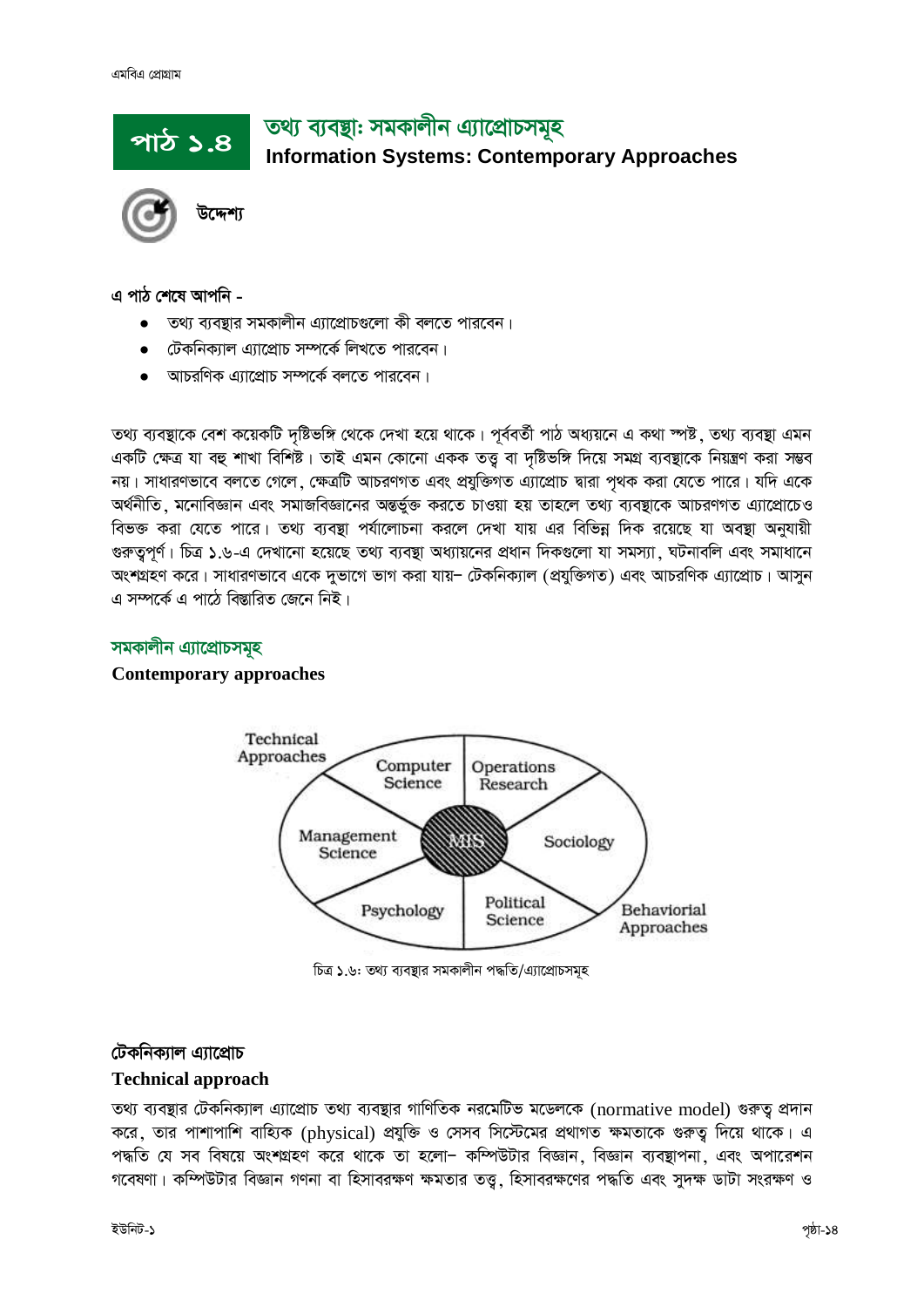এক্সেস পদ্ধতি প্রণয়ন নিয়ে আলোচনা করে। অন্যদিকে বিজ্ঞান ব্যবস্থাপনা সিদ্ধান্ত গ্রহণ ও ব্যবস্থাপনা চর্চা মডেলের ক্রমবিকাশের ওপর গুরুত্ব আরোপ করে। সংগঠনের নির্বাচিত প্যারামিটারকে একটি কাজ্ঞিত অবষ্থায় আনার জন্য অপারেশন গবেষণা গাণিতিক প্রযক্তির ওপর আলোকপাত করে। যেমন– পরিবহন, দব্যের তালিকা নিয়ন্ত্রণ এবং লেনদেন খরচ।

#### আচরণিক এ্যাপ্রোচ

#### **Behaviorial approach**

তথ্য ব্যবস্থার যে বিষয়টির গুরুতু উত্তরোত্তর বৃদ্ধি পাচ্ছে তা হলো আচরণিক সমস্যা ও ইস্যু। এমন কিছু আচরণগত সমস্যা বিদ্যমান রয়েছে যা টেকনিক্যাল এ্যাপ্রোচের নরমেটিভ মডেল দ্বারা প্রকাশ করা যায় না, যেমন– সিস্টেমের উপযুক্ত ব্যবহার, কার্যকরণ, নতুন নক্সার সৃষ্টি ইত্যাদি। অন্যান্য আচরণিক বিষয়ও কতিপয় ভূমিকা পালন করে। সমাজ বিজ্ঞানীরা দল, সংগঠন এবং সমাজের ওপর তথ্য ব্যবস্থার প্রভাবের বিষয়টি আলোকপাত করেছেন। রাষ্ট্রীয় যা রাজনৈতিক প্রভাব এবং তথ্য ব্যবস্থার ব্যবহারের বিষয়টি অনুসন্ধান করেছেন রাষ্ট্র বিজ্ঞানীরা। তথ্য ব্যবস্থার এবং কগনেটিভ মডেলের (cognitive model) মানবীয় কারণগুলোর ব্যক্তিক সাড়া প্রদানের বিষয়গুলো নিয়ে আলোচনা করেছেন মনোবিজ্ঞানীরা।

আচরণিক পদ্ধতি প্রযুক্তিকে উপেক্ষা করে না। বস্তুতপক্ষে, তথ্য ব্যবস্থা প্রযুক্তি প্রায়শই আচরণিক সমস্যা বা ইস্যুর জন্য তাৎক্ষণিক চিন্তায় সাহায্য করে। কিন্তু সাধারণত টেকনিক্যাল সমাধানের জন্য এ পদ্ধতিকে ব্যবহার করা হয় না: বরং এটা মনোনিবেশ করে মানের প্রকৃতির পরিবর্তন, ব্যবস্থাপনা ও সংগঠনের পলিসি এবং আচরণের ওপর।

#### সারসংক্ষেপ

তথ্য ব্যবস্থা পর্যালোচনা করলে দেখা যায় এর বিভিন্ন দিক রয়েছে যা অবস্থা অনুযায়ী গুরুতুপূর্ণ। এমন কোনো একক তত্ত বর্তমান নেই যা সমগ্র ব্যবষ্ঠাকে নিয়ন্ত্রিত করতে পারে। সাধারণভাবে একে দভাগে ভাগ করা যায়– টেকনিক্যাল এবং আচরণিক পদ্ধতি। তথ্য ব্যবস্থার টেকনিক্যাল এ্যাপ্রোচ তথ্য ব্যবস্থার গাণিতিক নরমেটিভ মডেলকে (normative model) গুরুতু প্রদান করে, তার পাশাপাশি বাহ্যিক (physical) প্রযুক্তি ও সেসব সিস্টেমের প্রথাগত ক্ষমতাকে গুরুতু দিয়ে থাকে। অন্যদিকে, এমন কিছু আচরণগত সমস্যা বিদ্যমান রয়েছে যা টেকনিক্যাল এ্যাপ্রোচের নরমেটিভ মডেল দ্বারা প্রকাশ করা যায় না , যেমন– সিস্টেমের উপযুক্ত ব্যবহার , কার্যকরণ , নতুন নকশার সৃষ্টি ইত্যাদি। বস্তুতপক্ষে , তথ্য ব্যবস্থা প্রযুক্তি প্রায়শই আচরণিক সমস্যা বা ইস্যুর জন্য তাৎক্ষণিক চিন্তায় সাহায্য করে।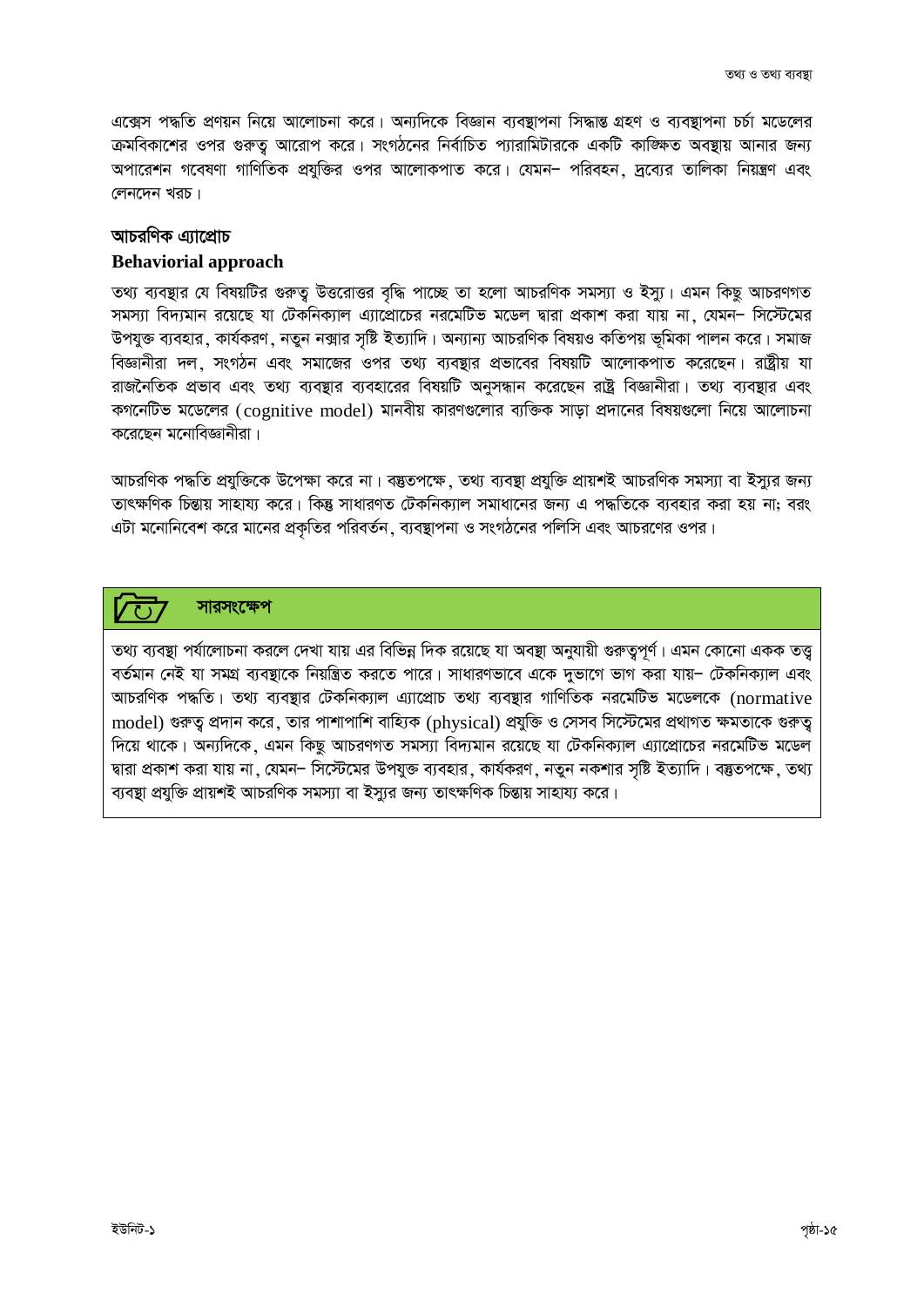# সিস্টেম উন্নয়নের জীবনচক্র The Systems Development Life Cycle



এ পাঠ শেষে আপনি -

পাঠ ১.৫

- সিস্টেম উন্নয়নের জীবনচক্র বলতে কী বোঝায় বলতে পারবেন।
- সিস্টেম ডিজাইন বর্ণনা করতে পারবেন।

যে কোনো ধরনের তৈরির প্রক্রিয়া বেশ দীর্ঘ। তথ্য ব্যবষ্থা যে ধরনেরই হোক না কেন. এটা তৈরির জন্য দক্ষ বিশেষজ্ঞ য়েমন দরকার ঠিক তেমনি এটি তৈরিতে যথেষ্ট সময়েরও প্রয়োজন। তথ্য ব্যবষ্টা তৈরির প্রক্রিয়া ১.৭নং চিত্রে প্রদর্শিত হয়েছে। প্রথমে প্রতিষ্ঠানের জন্য তথ্যের প্রয়োজন নির্ধারণ করতে হবে। এরপর তথ্য কী কী কাজে লাগানো হবে, তা ঠিক করতে হবে। দ্বিতীয় পর্যায়ে একসাথে তিনটি কাজ করা যেতে পারে: ডাটাবেজ প্রণয়ন, হার্ডওয়্যার ও ইকইপমেন্ট কী কী লাগবে তা নির্ধারণ এবং সফটওয়্যারের প্রয়োজন নিরূপণ। তৃতীয় পর্যায়ে ডাটাবেজ, হার্ডওয়্যার ও সফটওয়্যারের মধ্যে সমন্বয় সাধন করতে হবে। এ পর্যায়েই বস্তুতপক্ষে তথ্য ব্যবস্থা তৈরি হয়ে যাবে। এরপর তথ্য ব্যবস্থা সম্পর্কিত ডকমেন্ট বা কাজগজপত্র তৈরি করা ছাডাও ব্যবহারকারীদের প্রশিক্ষণ দিতে হবে। সিস্টেম তৈরি হয়ে গেলে তা যাচাই করার প্রয়োজন হয়। প্রয়োজনবোধে উপযুক্ত পরিমার্জনের পর সিস্টেমটি চালু করা হয়। এ সিস্টেম উন্নয়নের একটি জীবনচক্র রয়েছে। এ পাঠে আমরা এ সম্পর্কে আলোচনা করবো।

#### সিস্টেম উন্নয়নের জীবনচক্র

#### The systems development life cycle

সিস্টেম উন্নয়নের জীবনচক্র (SDLC) হচ্ছে তথ্য ব্যবস্থা তৈরির একটি সুসংগঠিত পথ। চিত্র ১.৮ এ দেখানো হয়েছে কীভাবে পাঁচটি ধাপের সমন্বয়ে একটি সিস্টেম উন্নয়নের জীবনচক্র গঠিত হয়। সবগুলো ধাপের সমন্বয়কে জীবনচক্র বলে: কারণ একটি তথ্য ব্যবষ্টার প্রাথমিক জীবন এখান থেকেই শুরু হয়। একটা সিস্টেমের ডিজাইন করার আগে এর প্রয়োজনীয়তা বিশ্লেষণ করা প্রয়োজন; যেমন– একটা প্রোজেক্ট টিমকে অবশ্যই বিশ্লেষণ করতে হবে ব্যবহারকারীরা কী ধরনের তথ্য ব্যবস্থা চায়। সিস্টেম তৈরি করার জন্য সিস্টেম ডিজাইন, উন্নয়ন এবং বাস্তবায়নের প্রয়োজন রয়েছে।

কিছুদিন আগ পর্যন্তও সিস্টেম উন্নয়নে টিম সুসংগঠিতভাবে কাজ করত না। বহুদিনের অভিজ্ঞতা থেকে পেশাদার আই এস (IS) ব্যক্তিত্বরা বুঝতে পেরেছেন সকল প্রোজেক্টের জন্য প্রয়োজন কয়েকটি ধাপ এবং জীবনচক্র এ্যাপ্রোচ মেনে চললে টিম অবশ্যই সফলতা পাবে। তথ্য ব্যবস্থা তৈরির ক্ষেত্রে SDLC বহু পুরাতন একটি পদ্ধতি। সফলতা পাওয়ার উদ্দেশ্যেই সিস্টেম উন্নয়নকে কয়েকটি আনুষ্ঠানিক পর্যায় বা ধাপে বিভক্ত করা হয়েছে। যদিও সিস্টেম উন্নয়নকারী যে কোনো সময় পিছনের ধাপে ফিরে যেতে পারে তদুপরি এ জীবনচক্রকে "ওয়াটারফল" (Waterfall) এ্যাপ্রোচ বলা হয় যেখানে একটি ধাপের কাজ শেষ হওয়ার পর আরেকটি ধাপের কাজ শুরু করা হয়। এ এ্যাপ্রোচটি ব্যয়বহুল এবং সময়সাপেক্ষ। শ্বাভাবিকভাবেই, এ জীবনচক্র এ্যাপ্রোচটি ক্ষুদ্র ডেঙ্কটপ সিস্টেমের জন্য সুবিধাজনক নয়। আসুন এ জীবনচক্রের বিভিন্ন ধাপগুলো সম্পর্কে জেনে নেই।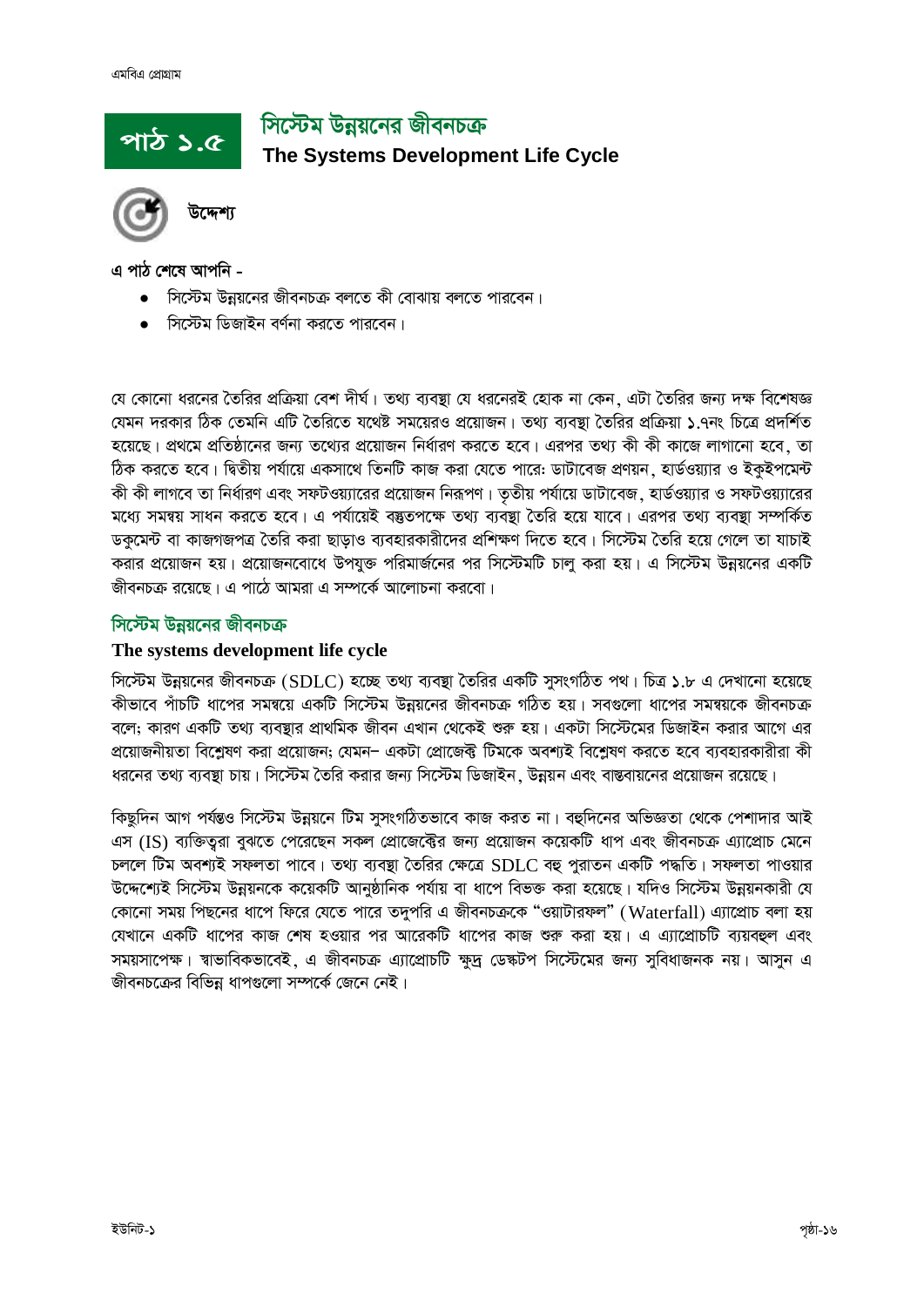



#### ধাপ-১: প্রয়োজনীয়তা বিশ্রেষণ **Needs analysis**

সিস্টেম উন্নয়নের জীবনচক্রের প্রথম ধাপে টিমগুলো তিনটি কাজ শেষ করার ক্ষেত্রে গুরুত্বারোপ করে:

- ১. সমস্যাকে সংজ্ঞায়িত করা এবং কাজ শুরু করা হবে কি-না তার সিদ্ধান্ত গ্রহণ করা।
- ২. বর্তমান সিস্টেমকে খুব গভীরভাবে বিশ্লেষণ করা এবং সমস্যার সম্ভাব্য সমাধান খুঁজে বের করা।
- ৩. সবচেয়ে ভালো সমাধান নির্বাচন এবং এর কার্যকারিতার ব্যাখ্যা প্রদান।

ধাপ ১– এর শুরু হয়, যখন কোনো একটি নতুন বা মডিফায়েড সিস্টেমের চাহিদা বা প্রয়োজন অনুভূত হয়। একটা উদাহরণ দিয়ে বিষয়টা পরিষ্কারভাবে ব্যাখ্যা করা যাক। ধরা যাক, একজন ব্যবহারকারী অভিযোগ করল, বর্তমান সিস্টেম ব্যবহারের দিক থেকে জটিল। সাধারণত কাজ করার ক্ষেত্রে অনেকগুলো ধাপ পার হতে হয় এবং সিস্টেম প্রায়ই ক্রাশ (crash) করছে, যার ফলে প্রয়োজনীয় ডাটা হারিয়ে যাচ্ছে। এ অবন্থায় ব্যবস্থাপক IS বিভাগকে অনুরোধ করল একটা রিপোর্ট তৈরি করতে, যা এখন পর্যন্ত করা হয়নি।

প্রাথমিক তদন্তের জন্য সিস্টেম এনালিস্ট তার কাজ শুরু করবে এবং প্রথমেই তিনি ব্যবহারকারীদের সাথে কথা বলবেন। প্রথম যে চ্যালেঞ্জটা এখানে বিদ্যমান তা হচ্ছে সমস্যাটিকে সঠিকভাবে ব্যাখ্যা করা। সাধারণত ব্যবহারকারীরা সম্ভ্যাব্য সমাধানের সাথে সমস্যার একটা মিশ্রণ ঘটিয়ে ফেলে। এনালিস্টের কাজ হবে এ দুটি বিষয়কে আলাদা করা। যেমন- ব্যবহারকারী মনে করতে পারে তাদের একটা নতুন সিস্টেমের প্রয়োজন, কারণ বর্তমান সিস্টেম প্রতিনিয়ত crash করছে। যা হোক বর্তমান সমস্যার ক্ষেত্রে (systems crash) নতুন সিস্টেমই একমাত্র সমাধান। আরেকটা এবং দ্রুত সমাধান হচ্ছে কোডিং-এর ভুল (error) বের করা, যার কারণে crash হচ্ছে এবং বর্তমান সিস্টেমকে মডিফাই করা।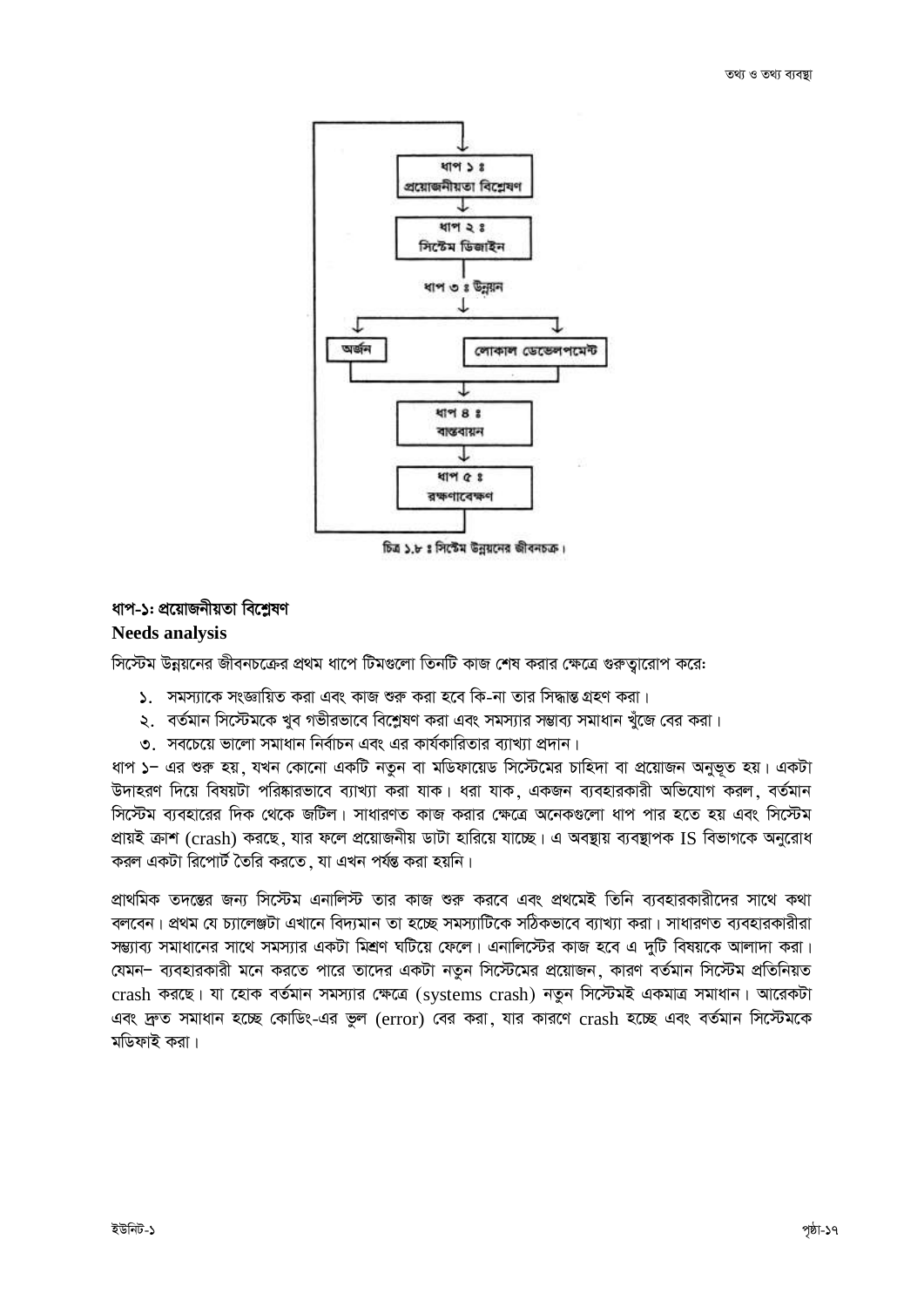

চিত্র ১.৯: ডাটা প্রবাহ ডায়াগ্রাম (শিক্ষার্থীদের বোঝার সুবিধার্থে চিত্রটি ইংরেজিতে দেওয়া হলো)

সমস্যাকে সঠিকভাবে সংজ্ঞায়িত করার পর IS বিভাগ সিদ্ধান্ত নিতে পারবে প্রোজেক্ট হাতে নিতে হবে কি-না ( ${\rm go/no}$ go সিদ্ধান্ত)। যখন এগিয়ে চলার সিদ্ধান্ত নেওয়া হয়, সিস্টেম এনালিস্ট বর্তমান সিস্টেমের ওপর সার্বিকভাবে একটা তদন্ত চালায়। যারা সমস্যার সাথে সরাসরি জড়িত এবং সমাধানের একটা পরোক্ষ ইঙ্গিত দিতে পারে, এনালিস্ট তাদের সাথে কাজ করতে থাকে। যেমন– এনালিস্ট একজন এ্যাকাউন্টিং ব্যবস্থাপক ও তার সদস্যদের সাথে কাজ করতে পারে শুধু এটা দেখার জন্য এ্যাকাউন্টিং-এর জন্য কী ধরনের রিপোর্টের প্রয়োজন এবং কীভাবে তারা এটা ফরমেট format করে। এর পাশাপাশি প্রশ্ন করে ও সাক্ষাৎকারের মাধ্যমে এনালিস্ট জেনে নিতে পারে সদস্যরা কী ধরনের সিস্টেম ব্যবহার করছে। এ প্রক্রিয়ায় যে সব তথ্য সংগৃহীত হয় তা বিভিন্ন উপায়ে সংরক্ষণ বা লিপিবদ্ধ করে রাখা হয়। কিছু এনালিস্ট data flow diagram ব্যবহার করে যা সিস্টেমের ডাটা প্রবাহকে ব্যাখ্যা করে (চিত্র ১.৯)।

এছাড়াও যেকোনো দুটি থেকে একটি নির্বাচন এবং ঘটনা বিশ্লেষণের জন্য তারা স্ট্রাকচার্ড ইংলিশ (Structured English) ব্যবহার করতে পারে (চিত্র ১.১০)। অবশ্য Decision Tree-এর মাধ্যমেও এ অবষ্ঠা বিশ্লেষণ করা যায়। তালিকা প্রণয়নের চাইতে চিত্রের মাধ্যমে উপয়াপন প্রক্রিয়া তাডাতাডি বোঝার জন্য সবচেয়ে বেশি সহজ।

If item is received and the invoice date is over 30 days old If supplier is on payment hold status indicate status on invoice issue pendingl future payment transaction Else issue payment voucher transaction Else calculate payment date issue pendlng/ future payment transaction Else issue lnvolcedl not received tmnsaction

চিত্র ১.১০: স্টাকচার ইংলিশ

এ ভিত্তিগুলোর ওপর নির্ভর করে এনালিস্ট বিভিন্ন ধরনের সমাধান বের করতে পারে। তারা কম্পিউটার বিজ্ঞানীদের IS বিভাগে ডেকে এনে বিভিন্ন এ্যাপ্রোচ বের করার সাহায্য চাইতে পারে। অস্পষ্ট কোনো সিদ্ধান্তই এখানে গ্রহণযোগ্য নয়।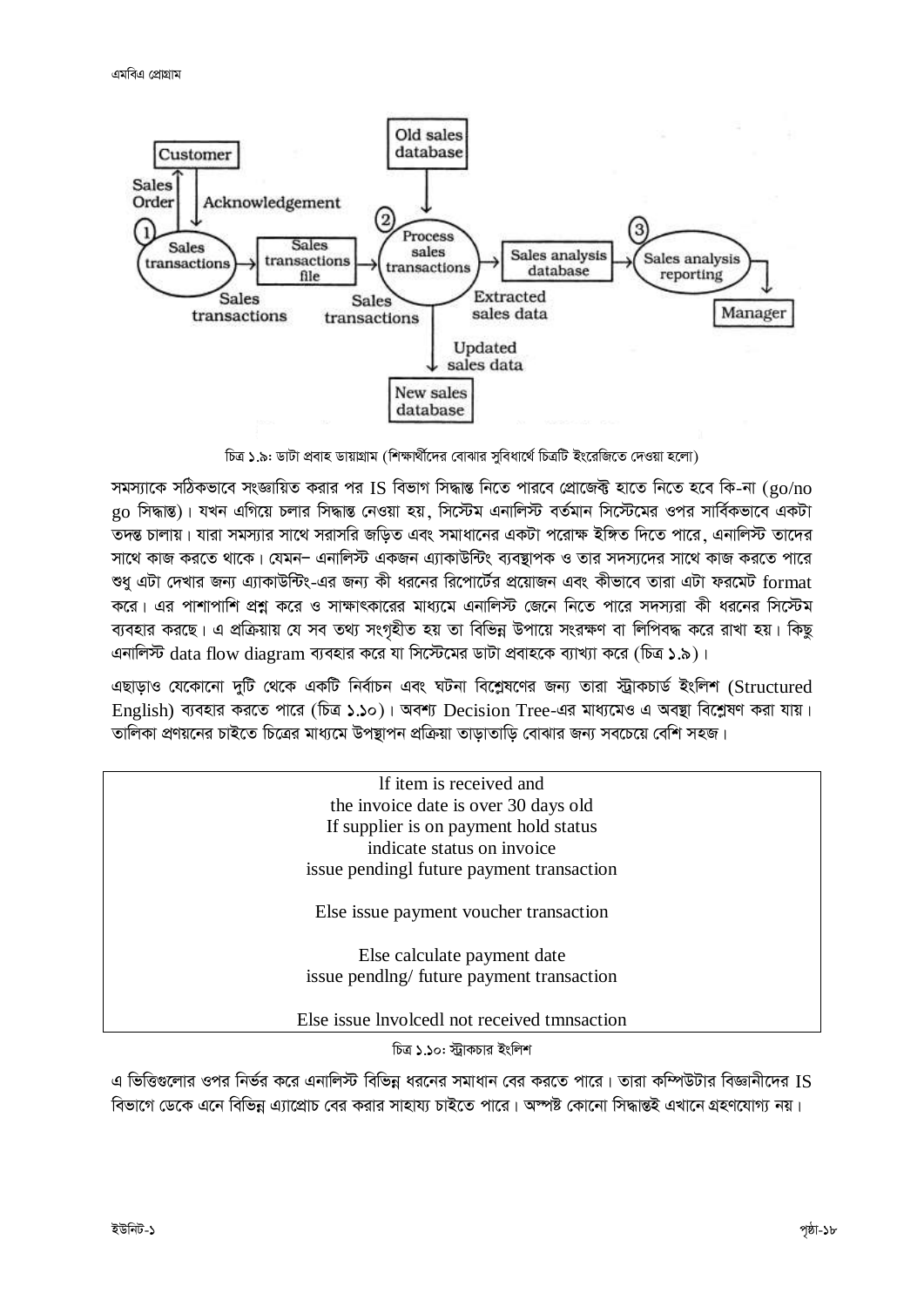প্রথম ধাপের শেষে এনালিস্ট বা টিম প্রদেয় যে কোনো একটা সমাধান গ্রহণের জন্য সুপারিশ করে। এনালিস্ট তার সমাধান বের করার ক্ষেত্রে প্রাপ্ত তথ্য ব্যবহার করেন, যা তিনি ব্যবহারকারীদের কাছ থেকে পেয়েছেন (কী ধরনের রিপোর্ট তৈরি হওয়া উচিত, আউটপট ফরম কেমন হওয়া উচিত এবং কী বিশেষ টলের প্রযোজন।)

#### ধাপ ২: সিস্টেম ডিজাইন

#### **Systems design**

প্রোজেক্ট টিম দ্বিতীয় ধাপে (সিস্টেম ডিজাইন) এসে নির্বাচিত সমাধানের 'কীভাবে' নিয়ন্ত্রণ করে। যেমন– ডাটাবেজ এ্যাপ্রিকেশনের অবশ্যই ব্যবহারকারীর কাছ থেকে ডাটা গ্রহণ এবং এগুলোকে ডাটাবেজে সংরক্ষণ করার ক্ষমতা থাকতে হবে। এগুলো সাধারণ কাজেরই অংশ কিন্তু প্রশ্ন হলো কীভাবে এগুলোকে বাস্তবায়ন করা হবে? কতগুলো ইনপুট স্ক্রিনের দরকার? এবং এগুলো দেখতে কেমন হবে? ম্যানু (menue) অপশন কয়টা থাকতে হবে? সিস্টেম কী ধরনের ডাটাবেজ ব্যবহার করবে?

এনালিস্ট এবং প্রোগ্রামের টপ-ডাউন ও টপ-আপ ডিজাইনের একটা মিশ্রণ ব্যবহার করে এসব প্রশ্নের উত্তর দেওয়ার চেষ্টা করে।

এ ধাপে প্রোজেক্ট টিমের ব্যবস্থাপক বিভিন্ন সিস্টেমের উপকরণগুলো খতিয়ে দেখে এর সামগ্রিক উন্নয়ন জানার জন্য। এ ধাপের শেষের দিকে বিশ্লেষণাত্মকভাবে আবারও সমগ্র ডিজাইনটা যাচাই করা হয়। যদি তদারকির পরে ডিজাইন যথার্থ বলে বিবেচিত হয় তাহলে সিস্টেম তৈরির কাজে হাত দেওয়া হয়। কিছু ক্ষেত্রে সমাধানের সাথে সমস্যাগুলোকেও দেখিয়ে দেওয়া হয়, তখন টিমকে এনালিস্টের কাছে ফেরত যেতে হয় অথবা প্রজেক্টকে সেখানেই সমাপ্ত ঘোষণা করতে হয়।

#### ধাপ ৩: উন্নয়ন

#### **Development**

উন্নয়নের ধাপে, সিস্টেমের বিভিন্ন অংশের জন্য সফটওয়্যার তৈরি ও কাস্টমাইজের ক্ষেত্রে প্রোগ্রামাররাই মুখ্য ভূমিকা পালন করে। সাধারণত, টিমের প্রোগ্রামারদের সমগ্র সিস্টেমের নির্দিষ্ট উপকরণ নিয়ে কাজ করতে হয়। যদি একটি উপকরণ অন্তর্ভুক্ত বা তৈরি করা হয়, প্রোগ্রামাররা উন্নয়নের প্রক্রিয়াকে তুরান্বিত করার জন্য প্রয়োজনীয় কোড বা CASE টুল (যদি সম্ভব হয়) ব্যবহার করে। উপকরণ ক্রয়ের জন্য, প্রোগ্রামারদের অবশ্যই কোডকে প্রয়োজন অনুসারে কাস্টমাইজ করে নিতে হবে। নতন সিস্টেমে উপকরণগুলোকে সঠিকভাবে চালনার লক্ষ্যেই এ কাস্টমাইজের প্রয়োজন পড়ে।



#### চিত্র ১.১১: ৩য় ধাপের কার্যসমূহ

তৃতীয় ধাপে দুটি বিকল্প পথ থাকে: অর্জনের পথ অথবা লোকাল ডেভেলপমেন্ট পথ। প্রথম ধাপে টিম অনুভব করতে পারে কিছু অথবা সকল প্রয়োজনীয় উপকরণগুলো পাওয়া সম্ভব। সেক্ষেত্রে এগুলো ডেডেলপের চেয়ে বরং অর্জনেই বেশি উৎসাহিত হয়। উপকরণ অর্জনের আরেকটি সুবিধা হচ্ছে, এগুলো আগে থেকেই পরীক্ষিত থাকে এবং নির্ভরশীল।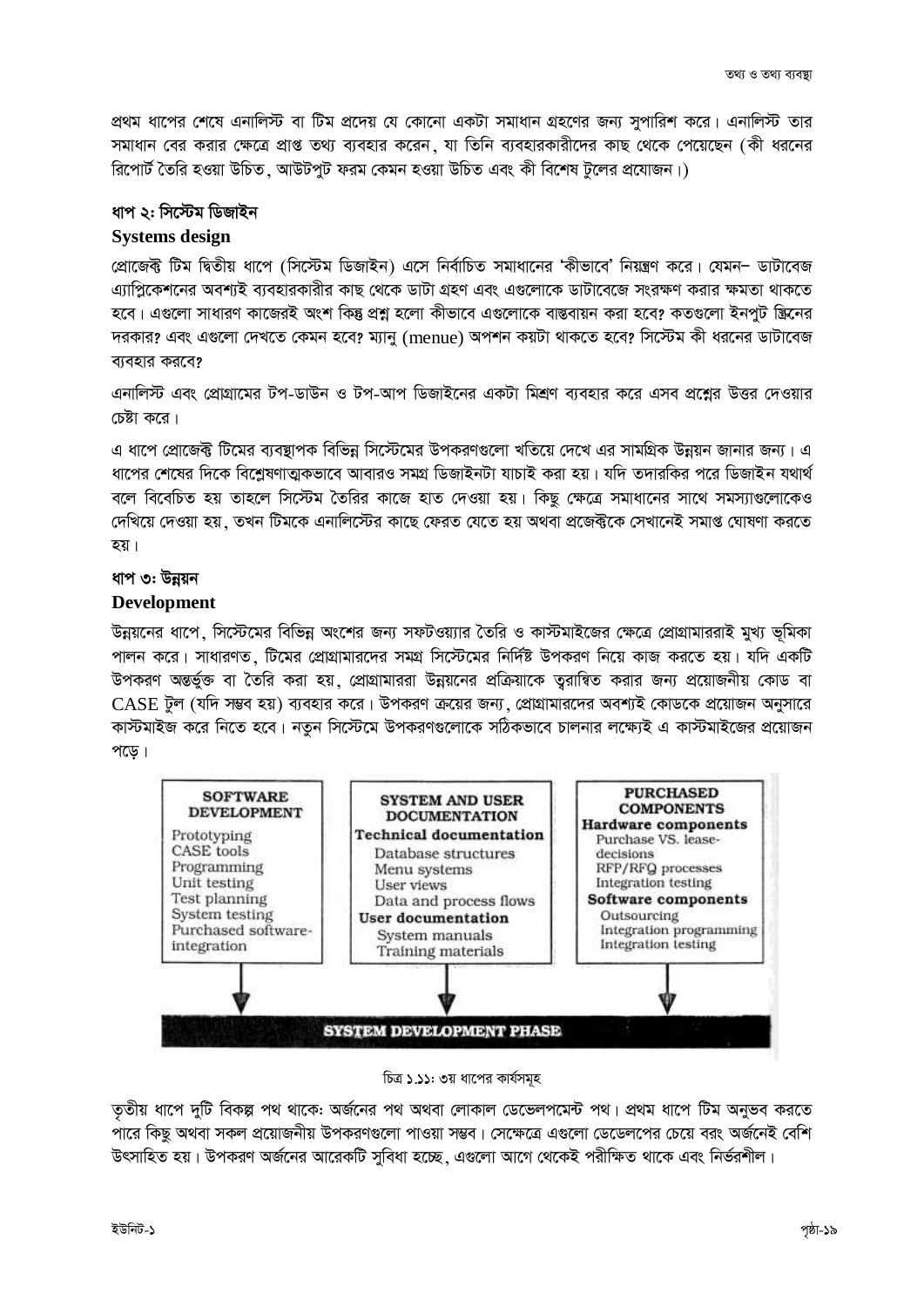টেকনিক্যাল ডকুমেন্ট তৈরির জন্য টেকনিক্যাল লেখক (writer) প্রোগ্রামারদের সাথে কাজ করে। ব্যবহারকারীদের ডকুমেন্টের সাথে টেকনিক্যাল ডকুমেন্টের যথেষ্ট পার্থক্য রয়েছে। ব্যবহারকারীর ডকুমেন্টে বর্ণিত থাকে কীভাবে সিস্টেম ব্যবহার করতে হবে অন্য দিকে টেকনিক্যাল ডকুমেন্টে বর্ণিত থাকে সফটওয়্যারের বৈশিষ্ট্যের তথ্য . ডাটা প্রবাহ সম্পর্কে এবং সিস্টেমের মাধ্যমে প্রক্রিয়াকরণ ও প্রয়োজনীয় হার্ডওয়্যারের ডিজাইন এবং লে-আউট। এ বিষয়গুলো সিস্টেমেব একটি সার্বিক চিত্র প্রদর্শন করে ।

তৃতীয় ও চতুর্থ ধাপের অবিভাজ্য একটি অংশ হচ্ছে পরীক্ষণ। টিমের সদস্যরা প্রতিটি উপকরণকে আলাদাভাবে পরীক্ষা করে (একক পরীক্ষণ), তারপর সিস্টেমের প্রতিটি উপকরণকে একটার সাথে আরেকটার পরীক্ষা (সিস্টেম পরীক্ষণ) করা হয়। ভুলগুলোকে শুধরানো হয়, প্রয়োজনীয় পরিবর্তন সাধন করা হয় এবং আবার পরীক্ষা চালান হয়। তারপরেই আসে ইন্সটলেশন পরীক্ষণ। পরিশেষে, গ্রহণ পরীক্ষণ (acceptance testing) চালান হয়, যখন ব্যবহারকারী নিশ্চিত করে সিস্টেম তাদের চাহিদা পূরণ করতে পারছে।

#### ধাপ 8: বা**ন্ত**বায়ন

#### **Implementation**

এ ধাপে প্রোজেক্ট টিম সকল প্রয়োজনীয় হার্ডওয়্যার ক্রয় করা শেষ করে এবং ব্যবহারকারীর জন্য সকল হার্ডওয়্যার ও সফটওয়্যার ইনস্টল (install) করে। শুধুমাত্র সিস্টেম উন্নয়নের জন্য ফিডব্যাক প্রদানের উদ্দেশ্যে নয় বরং ব্যবহারকারী তাদের প্রয়োজনীয় কাজ সমাধা করার জন্য সিস্টেম ব্যবহার করা শুরু করে।

পুরানো সিস্টেমকে নতুন সিস্টেমে ষ্থানান্তর করার প্রক্রিয়াকে কনভারশন (conversion) বলে। IS পেশাদারদের অবশ্যই এক্ষেত্রে সাবধানি হতে হবে, যাতে ডাটা বিনষ্ট না হয়। চিত্র ১.১২ এবং নিম্নের বর্ণনায় উপস্থাপন করা হয়েছে, একটা বিভাগ বা প্রতিষ্ঠানকে বিভিন্নভাবে কনভার্ট (convert) করার প্রক্রিয়া:



চিত্ৰ ১.১২: বাস্তবায়ন পদ্ধতি।

**সরাসরি কনভারশন (Direct conversion): সকল** ব্যবহারকারী পুরাতন সিস্টেম ব্যবহার করা বন্ধ করে দেয় এবং নতুন সিস্টেম ব্যবহার করা শুরু করে। এ পথটি খুবই দ্রুততর কিন্তু বিঘ্নিত পথও বটে। এছাড়াও সিস্টেম সাহায্যকারী ব্যক্তিদের ওপর অত্যধিক চাপ পড়তে পারে।

**সমান্তরাল কনভারশন (Parallel conersion): ব্যবহারকারী পুরাতন সিস্টেম ব্যবহার করতে থাকে এবং সেই সাথে** নতুন সিস্টেমে বিপুল পরিমাণ ডাটা প্রক্রিয়া সাধন হতে থাকে। দুই সিস্টেমের আউটপুটের পার্থক্য বিশ্লেষণ করা হয়; যদি সম্মাতি প্ৰদান করা হয় তাহলে পরিবর্তন ঘটে থাকে। অর্থাৎ হয় পরাতন সিস্টেমে কাজ চালিয়ে যাবার সম্মতি আসতে পারে অথবা নতুন সিস্টেমের জন্য সম্মতি আসতে পারে। এ অপশনটি খুবই সুবিধাজনক কারণ এর মাধ্যমে নতুন সিস্টেমের একটা পরীক্ষণ হয়ে যায় কিন্তু সেই সাথে এটা একটা সময়সাপেক্ষ ব্যাপারও কারণ একই সাথে দুটি সিস্টেম চালিত *হচে*ছ।

**ফেজড কনভারশন (Phased conversion):** এ পদ্ধতিতে ব্যবহারকারী নতুন সিস্টেমে উপকরণ থেকে উপকরণ ব্যবহার শুরু করে। এ অপশন কাজ করবে শুধুমাত্র সেইসব সিস্টেমে যেগুলোর প্রতিটি প্রকোষ্ঠ আলাদা করা সম্ভব।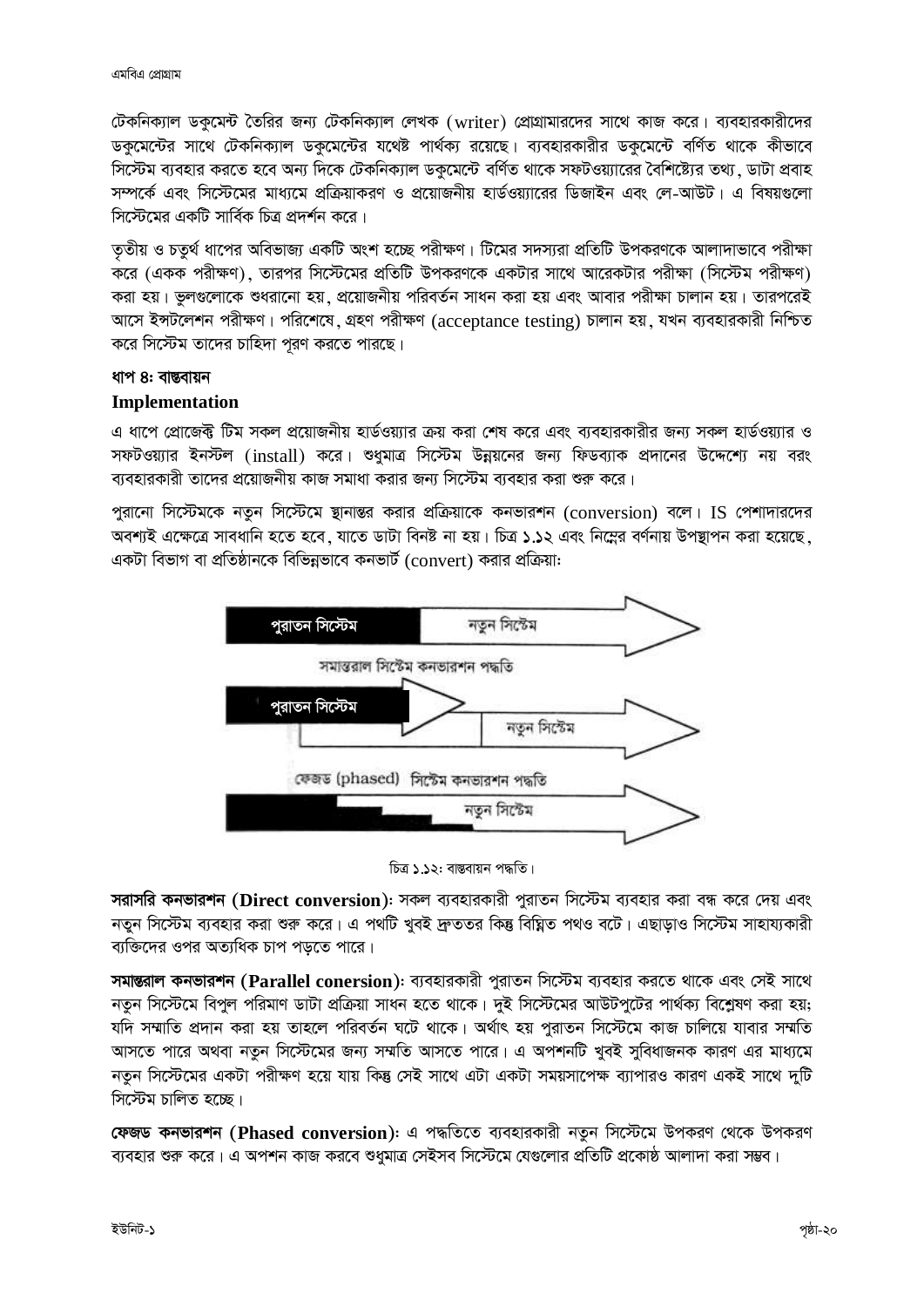#### ধাপ ৫: রক্ষণাবেক্ষণ

#### **Maintenance**

তথ্য ব্যবস্থা বাস্তবায়নের পর IS বিভাগের সদস্যরা রক্ষণাবেক্ষণের ধাপে প্রয়োজনীয় সাহায্য দিয়ে থাকে। তারা সিস্টেমের সমগ্র বিষয়গুলো পর্যবেক্ষণ করে: যেমন– রেসপন্স সময় এটা নিশ্চিত করে যে . সিস্টেম ঠিকমত কাজ করছে। এছাডাও তারা ব্যবহারকারীর প্রয়োজন অনুযায়ী সিস্টেমের পরিবর্তন সহায়তা করে। এ পরিবর্তন বিভিন্ন কারণে হয়ে থাকে। যখন ব্যবহারকারী প্রতিদিন সিস্টেম ব্যবহার করে তখন ছোটোখাটো পরিবর্তনের প্রয়োজন হতে পারে। এ পবিবর্তনেব কাবণে সিস্টেম আবও কার্যকবভাবে কাজ কবতে পাবে।

সিস্টেমের ভুলভ্রান্তি এ সময় ধরা পড়ে। এ ধাপে এ ভুলগুলো ঠিক করা হয়। প্রায়ই সিস্টেম ব্যবহারকারীর পরিবেশ অনুযায়ী পরিচিত প্রোগ্রামিং দ্বারা ইনস্টল করা হয় বা পরিচিত ডিজাইন error দিয়ে ইনস্টল করা হয়। সাধারণত, এসব ভূল (error) জটিল কিছু হয় না বা ইনস্টলেশনকে ধীরে করে দেয় না। প্রোগ্রামাররা এ সব ভূলের তালিকা তৈরি করে এবং রক্ষণাবেক্ষণের ধাপে এগুলোকে ঠিক করার পদক্ষেপ নেওয়া হয়।

#### সাৱসংক্ষেপ  $\overline{(\cdot)}$

যে কোনো ধরনের তৈরির প্রক্রিয়া বেশ দীর্ঘ। তথ্য ব্যবষ্থা যে ধরনেরই হোক না কেন. এটা তৈরির জন্য দক্ষ বিশেষজ্ঞ যেমন দরকার ঠিক তেমনি এটি তৈরিতে যথেষ্ট সময়েরও প্রয়োজন। সিস্টেম উন্নয়নের জীবনচক্র (SDLC) হচ্ছে তথ্য ব্যবস্থা তৈরির একটি সসংগঠিত পথ। একটা সিস্টেমের ডিজাইন করার আগে এর প্রয়োজনীয়তা বিশ্রেষণ করা প্রয়োজন; যেমন– একটা প্রোজেক্ট টিমকে অবশ্যই বিশ্লেষণ করতে হবে ব্যবহারকারীরা কী ধরনের তথ্য ব্যবষ্থা চায়। সিস্টেম তৈরি করার জন্য সিস্টেম ডিজাইন, উন্নয়ন এবং বাস্তবায়নের প্রয়োজন রয়েছে। সিস্টেম উন্নয়নের জীবনচক্র পাঁচটি ধাপে বিভক্ত। ধাপ ১–এর শুরু হয়, যখন কোনো একটি নতুন বা মডিফায়েড সিস্টেমের চাহিদা বা প্রয়োজন অনুভূত হয়। প্রোজেক্ট টিম দ্বিতীয় ধাপে (সিস্টেম ডিজাইন) এসে নির্বাচিত সমাধানের 'কীভাবে' নিয়ন্ত্রণ করে। উন্নয়নের ধাপে, সিস্টেমের বিভিন্ন অংশের জন্য সফটওয়্যার তৈরি ও কাস্টমাইজের ক্ষেত্রে প্রোগ্রামাররাই মুখ্য ভূমিকা পালন করে। সাধারণত, টিমের প্রোগ্রামারদের সমগ্র সিস্টেমের নির্দিষ্ট উপকরণ নিয়ে কাজ করতে হয়। বাস্তবায়ন ধাপে প্রোজেক্ট টিম সকল প্রয়োজনীয় হার্ডওয়্যার ক্রয় করা শেষ করে এবং ব্যবহারকারীর জন্য সকল হার্ডওয়্যার ও সফটওয়্যার ইনস্টল (install) করে। তথ্য ব্যবস্থা বাস্তবায়নের পর IS বিভাগের সদস্যরা রক্ষণাবেক্ষণের ধাপে প্রয়োজনীয় সাহায্য দিয়ে থাকে। তারা সিস্টেমের সমগ্র বিষয়গুলো পর্যবেক্ষণ করে।